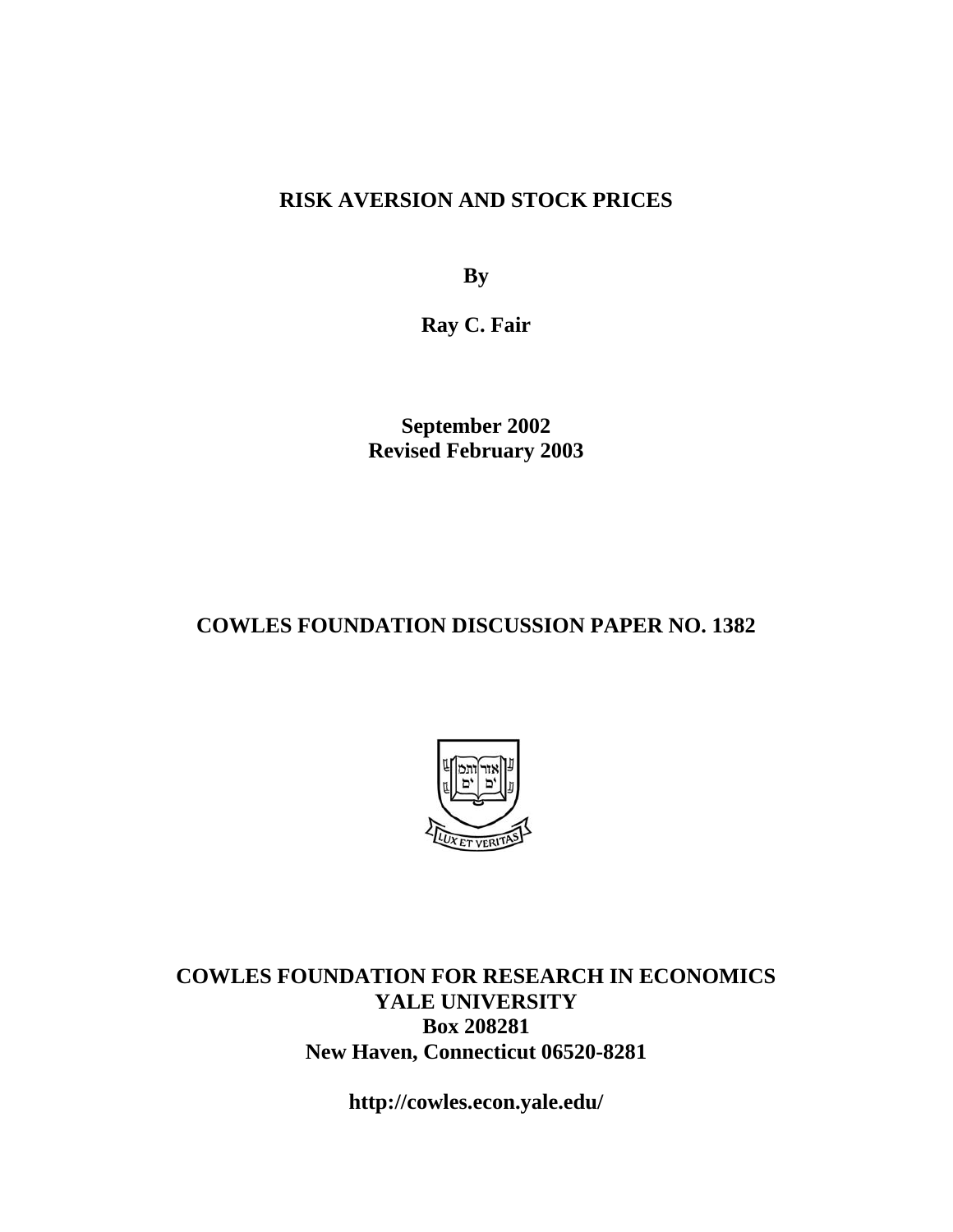# **Risk Aversion and Stock Prices**

### **Ray C. Fair**<sup>∗</sup>

**revised February 2003**

#### **Abstract**

This paper uses data on companies that have been in the S&P 500 index since 1957 to examine whether risk aversion has decreased since 1995. The evidence suggests that it has not. There is no evidence that more risky companies have had larger increases in their price-earnings ratios since 1995 than less risky companies.

## **1 Introduction**

It is clear that there has been a huge increase in the average price-earnings (PE) ratio of U.S. stocks since 1995. For example, the median S&P 500 PE ratio for 1996–2000 is 26.41, which compares to the median of 15.45 for 1957–1994. Earnings fell on average more than stock prices in 2001, and the S&P 500 PE ratio

<sup>∗</sup>Cowles Foundation and International Center for Finance, Yale University, New Haven, CT 06520-8281. Voice: 203-432-3715; Fax: 203-432-6167; email: ray.fair@yale.edu; website: http://fairmodel.econ.yale.edu. I am indebted to John Cochrane and Jesse Shapiro for helpful comments and to Alisa Levine for superb research assistance.

<sup>&</sup>lt;sup>1</sup>As discussed in Section 4, medians seem more appropriate than means as measures of average PE ratios. For the S&P 500 PE ratio, however, medians and means are close. For 1996–2000 the mean is 26.61 (versus 26.41), and for 1957–1994 the mean is 15.02 (versus 15.45). For 1985–1994 the median is 15.45 and the mean is 17.33, both still much lower than the median and mean for 1996–2000. Note that 1995 is not used in these calculations; it is treated as a transition year. The S&P 500 PE ratio is defined as the value of the S&P 500 stock price index at the end of the year divided by S&P 500 reported earnings for that year.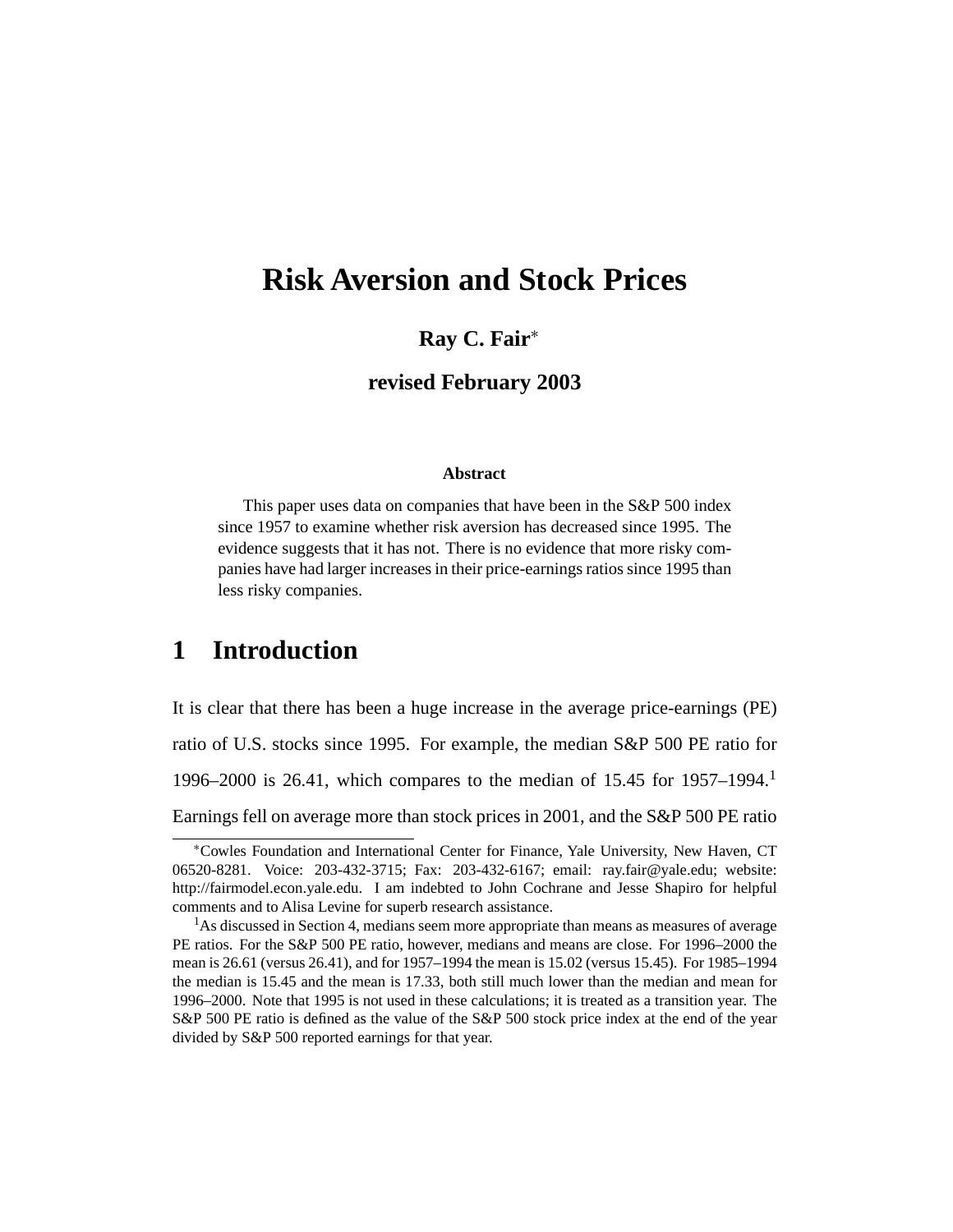for 2001 is 46.50! The PE ratio for 2002 is 31.08. The ratios for 2001 and 2002 are obviously high because earnings are unusually low, but they are much higher than existed in previous low-earnings periods. For example, earnings were low in 1991, and the PE ratio for 1991 is 26.22.

There was, on the other hand, no corresponding large decrease in real long term interest rates after 1995. The median real AAA bond rate<sup>2</sup> for 1996–2000 is .053, which compares to the median of .031 for 1957–1994 and .057 for 1985–1994. (The respective means are .054, .037, and .059.)

Why PE ratios have risen so much since 1995 with little change in real long term interest rates is a key question in finance. Does this signal the end of the equity premium puzzle, about which so much has been written?<sup>3</sup> The possibility that is examined in this paper is that the degree of risk aversion of the average investor fell in the last half of the 1990s. This could account at least in part for the increase in PE ratios relative to real long term interest rates. The paper uses data on companies that have been in the S&P 500 index since 1957, which is the first year that the S&P index included 500 companies. The data are discussed in Section 2, and the 65 companies that were used are listed in Tables 1 and 2.

The basic idea of the paper is the following. Although the 65 companies are obviously solid established companies, they do differ somewhat in risk. The first step (Section 3) is to estimate the risk of each company using data from 1957

 $2$ The real AAA bond rate used for these calculations is the nominal AAA bond rate minus the percentage change in the GDP deflator over the previous two years (at an annual rate).

<sup>&</sup>lt;sup>3</sup>See Kocherlakota (1996) and Siegel and Thaler (1997) for reviews of the literature on the equity premium puzzle prior to the possible change in the premium in the last half of the 1990s. For more recent discussions of a possibly falling equity premium, see Siegel (1999) and Jagannathan, McGrattan, and Scherbina (2000). For an interesting set of results on the views of financial economists on the equity premium, see Welch (2000).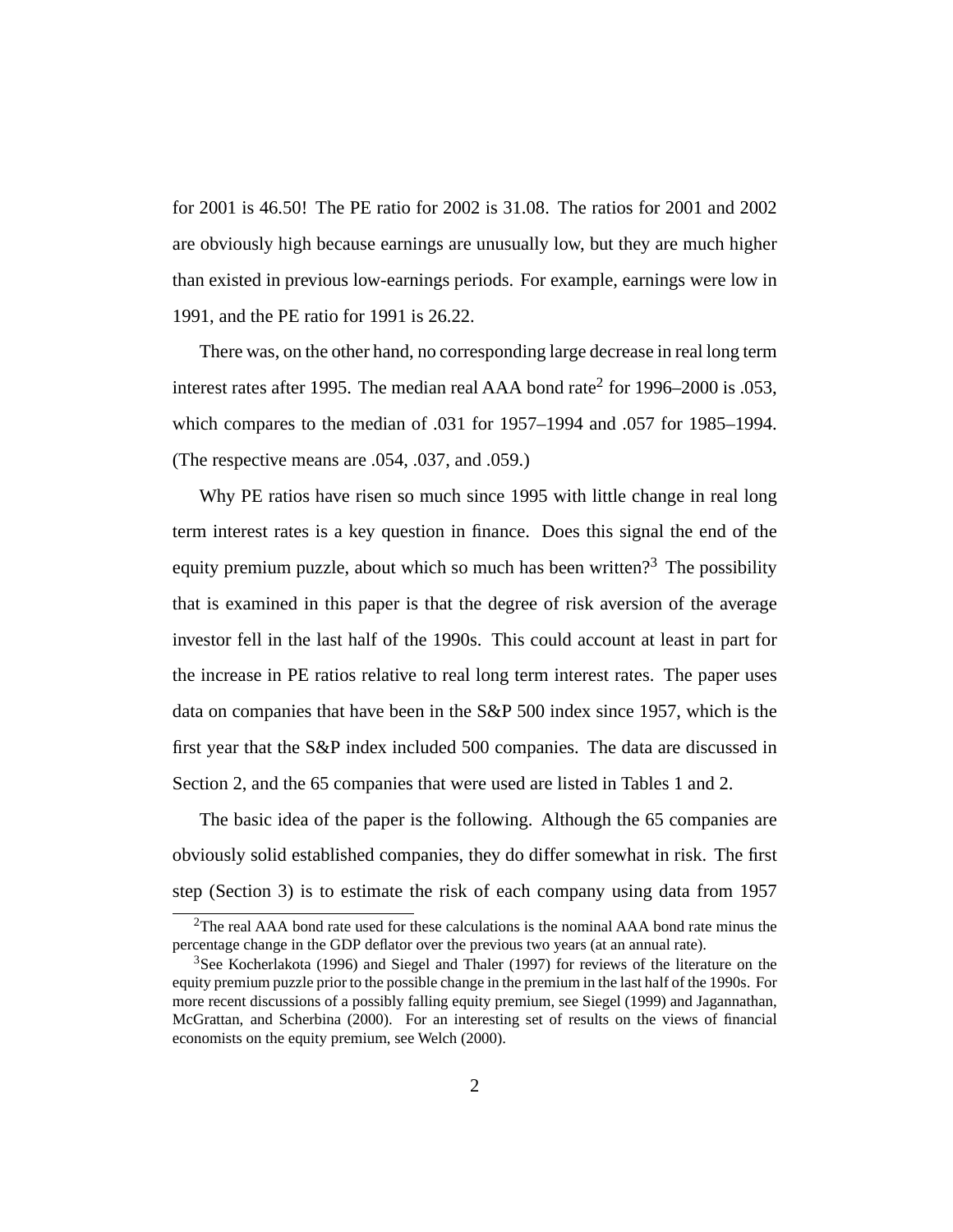through 1994. Two measures of risk are computed per company. The first is the estimate of  $\beta$  from the CAPM model, and the second is a measure of the variability of real earnings growth. The second step (Section 4) is to compute the change in each company's average PE ratio for the period before 1995 to the period after 1995. Once this is done, one can compare the changes in the average PE ratios across companies. If the degree of risk aversion of the average investor fell after 1995, one should expect the changes in the average PE ratios for the more risky companies to be on average larger than the changes for the less risky companies.4 The results in Section 5 show that this is not the case. There is no evidence from these results that risk aversion has fallen. Other explanations are needed for the large increase in PE ratios since 1995.

An advantage of using companies that have been in the S&P 500 index for a long time (in addition to data availability) is that these companies are less likely than others to have changed in large ways since 1995. The hypothesis tested in this paper is that the degree of risk aversion of investors has changed since 1995, not the inherent riskiness of companies. If the riskiness of the companies has also changed, any differences found after 1995 might be due to these changes rather than to changes in investors' risk aversion. Note that survival bias is not a problem here. In fact, long run survival is good here because this makes it more likely that the risk characteristics of the firm have not changed. There would be selection bias if firms were selected on the basis of how much their PE ratios changed since 1995, but this is not the case.

<sup>&</sup>lt;sup>4</sup>A proof of the proposition that PE ratios increase more for more risky companies when risk aversion falls is presented in the appendix for a particular model.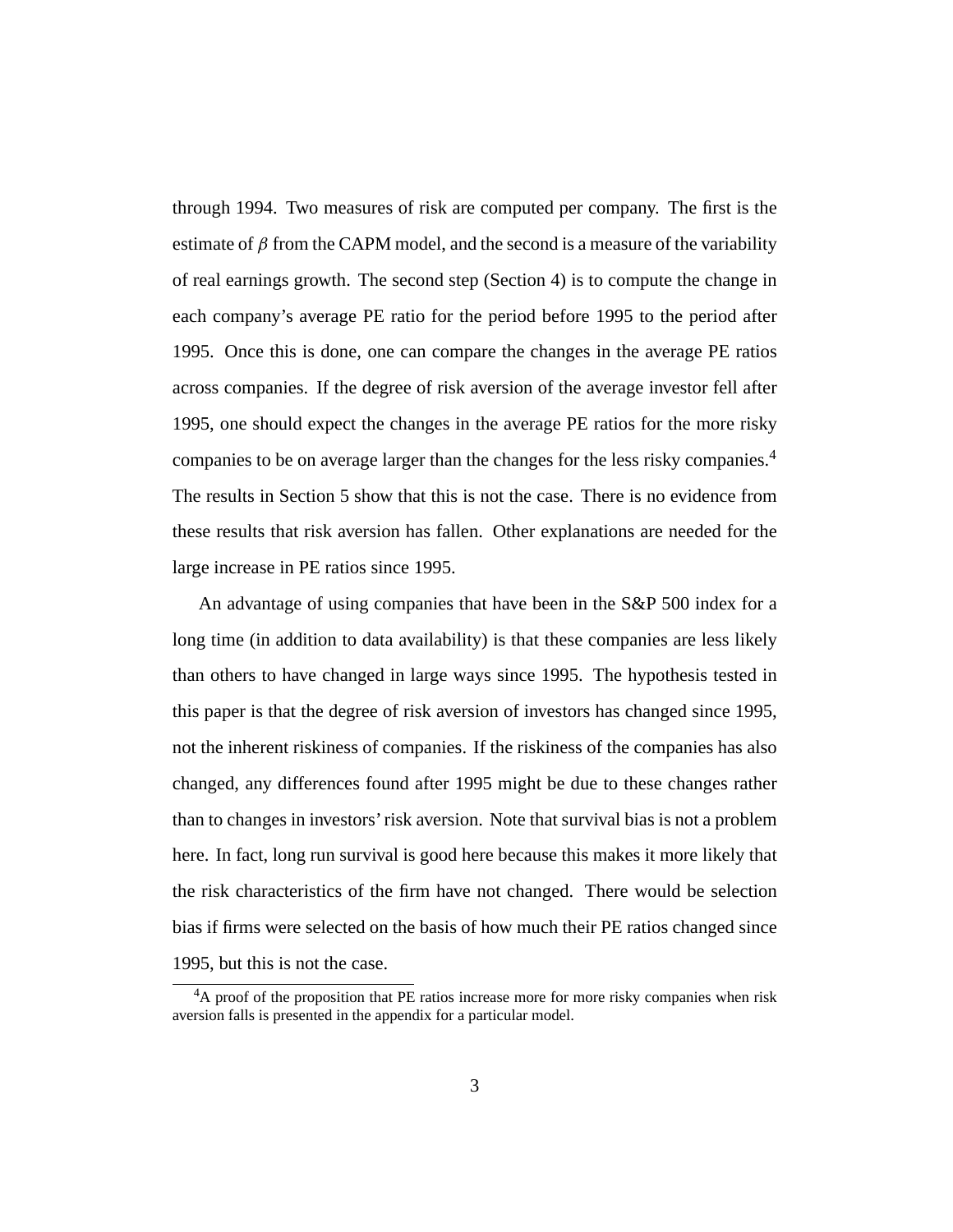A number of people have suggested that at least some of the increase in PE ratios since 1995 may be due to a fall in risk aversion. Shiller (2000, p. 41) suggests that the rise of gambling opportunities may have led to "changed attitudes toward risk taking in other areas." Campbell and Cochrane (1999) have a model in which risk aversion is lower in expansions than in recessions. Since the period between 1995 and 2000 was one of robust growth, this model implies lower risk aversion in this period than otherwise.

Glassman and Hassett (1999, p. 97) argue that in the last half of the 1990s people have been lowering their estimates of the overall riskiness of stocks relative to bonds, which has driven up the price of stocks. While this is not necessarily a change in risk aversion, it is a change that this paper tests. If there has been a decrease in investors' estimates of the overall riskiness of stocks (and not, say, also a decrease in risk aversion), it still should be the case that more risky companies have larger increases in their PE ratios than less risky ones.

## **2 Data on the 65 Companies**

A number of companies have been in the S&P 500 index since the inception of the 500-company index in 1957. For this paper 65 companies were chosen. These are companies for which data existed back to (or nearly back to) 1957 and which were not affected by large mergers. The 65 companies are listed in Tables 1 and 2 along with various variables for each company. The variables are explained as the paper proceeds. The companies are ranked in the tables by the size of their  $\beta$ 's, which are estimated in the next section.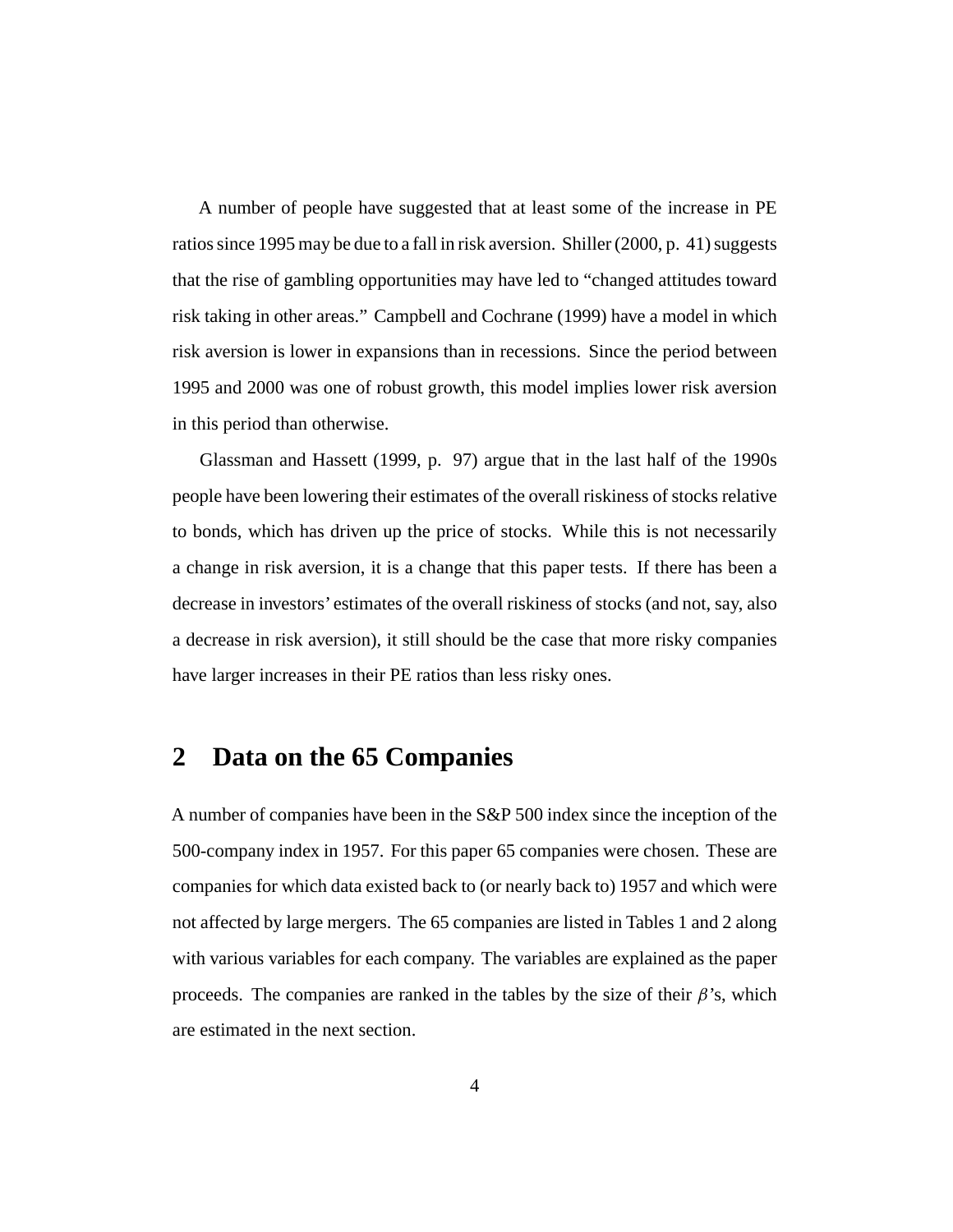| Results from the $\beta$ Regressions |                             |             |                |                |        |         |                  |  |
|--------------------------------------|-----------------------------|-------------|----------------|----------------|--------|---------|------------------|--|
|                                      |                             |             |                |                |        | p-val   | p-val            |  |
| i                                    | Company                     | $\beta_i^a$ | $SE_{\beta i}$ | $t_{\alpha i}$ | $AP_i$ | $end_i$ | beg <sub>i</sub> |  |
| $\mathbf{1}$                         |                             |             |                | 0.42           |        |         |                  |  |
|                                      | Alcan Inc.                  | 0.466       | 0.235          |                | 0.74   | 0.750   | 0.778            |  |
| $\mathfrak{2}$                       | TXU Corp.                   | 0.545       | 0.109          | 0.21           | 1.19   | 0.393   | 0.370            |  |
| 3                                    | Procter & Gamble Co.        | 0.597       | 0.196          | 1.71           | 0.33   | 0.821   | 0.000            |  |
| $\overline{4}$                       | PG&E Corp.                  | 0.651       | 0.141          | 0.70           | 0.10   | 0.286   | 0.556            |  |
| 5                                    | Phillips Petroleum Co.      | 0.678       | 0.211          | 1.00           | 0.13   | 0.714   | 1.000            |  |
| 6                                    | AT&T Corp.                  | 0.697       | 0.198          | $-0.14$        | 0.16   | 0.321   | 0.630            |  |
| 7                                    | Minnesota Mining & Mfg Co.  | 0.781       | 0.171          | 0.74           | 0.22   | 1.000   | 0.000            |  |
| 8                                    | Alcoa Inc.                  | 0.795       | 0.201          | $-0.26$        | 0.31   | 0.786   | 0.259            |  |
| 9                                    | American Electric Power     | 0.836       | 0.125          | $-0.23$        | 0.60   | 0.964   | 0.444            |  |
| 10                                   | <b>Public Service Entrp</b> | 0.845       | 0.155          | 0.45           | 0.59   | 1.000   | 0.407            |  |
| 11                                   | Hercules Inc.               | 0.851       | 0.223          | 0.67           | 0.04   | 0.000   | 0.889            |  |
| 12                                   | Air Products & Chemicals I  | 0.865       | 0.226          | 1.39           | 0.14   | 0.679   | 0.000            |  |
| 13                                   | <b>Bristol Myers Squibb</b> | 0.866       | 0.206          | 2.46           | 0.30   | 0.393   | 0.000            |  |
| 14                                   | Kimberly-Clark Corp.        | 0.869       | 0.161          | 1.21           | 0.11   | 0.821   | 0.074            |  |
| 15                                   | Aetna Inc.                  | 0.894       | 0.210          | 0.13           | 0.40   | 0.692   | 0.440            |  |
| 16                                   | Wrigley (WM) Jr Co.         | 0.898       | 0.216          | 2.05           | 2.41   | 0.357   | 0.852            |  |
| 17                                   | Halliburton Co.             | 0.906       | 0.297          | 0.80           | 0.06   | 0.536   | 0.926            |  |
| 18                                   | Deere & Co.                 | 0.916       | 0.269          | 1.02           | 0.11   | 0.179   | 0.630            |  |
| 19                                   | Kroger Co.                  | 0.931       | 0.257          | 1.34           | 0.25   | 0.571   | 1.000            |  |
| 20                                   | Intl Business Machines Corp | 0.944       | 0.248          | 0.38           | 3.93   | 0.000   | 0.333            |  |
| 21                                   | Caterpillar Inc.            | 0.952       | 0.231          | 0.57           | 1.96   | 0.000   | 1.000            |  |
| 22                                   | Goodrich Corp.              | 0.958       | 0.181          | $-1.39$        | 0.21   | 0.786   | 0.111            |  |
| 23                                   | General Mills Inc.          | 0.965       | 0.171          | 1.75           | 0.37   | 0.143   | 0.926            |  |
| 24                                   | Winn-Dixie Stores Inc.      | 0.973       | 0.237          | 1.12           | 0.14   | 0.000   | 0.333            |  |
| 25                                   | Heinz $(H J) Co.$           | 0.979       | 0.207          | 2.32           | 0.06   | 0.964   | 0.000            |  |
| 26                                   | Eastman Kodak Co.           | 0.983       | 0.232          | 0.28           | 0.87   | 0.750   | 0.481            |  |
| 27                                   | Campbell Soup Co.           | 0.986       | 0.199          | 1.17           | 1.56   | 0.929   | 0.370            |  |
| 28                                   | Philip Morris Cos Inc.      | 0.993       | 0.233          | 3.30           | 0.09   | 0.393   | 0.630            |  |
| 29                                   | Southern Co.                | 0.995       | 0.155          | 0.27           | 0.70   | 0.964   | 0.667            |  |
| 30                                   | Du Pont (E I) de Nemours    | 0.996       | 0.143          | $-1.03$        | 0.13   | 0.964   | 0.222            |  |
| 31                                   | Phelps Dodge Corp.          | 1.008       | 0.294          | 0.51           | 0.02   | 0.286   | 1.000            |  |
| 32                                   | Pfizer Inc.                 | 1.019       | 0.244          | 1.27           | 0.29   | 0.000   | 0.259            |  |
| 33                                   | Hershey Foods Corp.         | 1.022       | 0.232          | 1.31           | 0.41   | 1.000   | 0.370            |  |
| 34                                   | Ingersoll-Rand Co.          | 1.024       | 0.226          | 0.04           | 0.54   | 0.607   | 1.000            |  |
| 35                                   | FPL Group Inc.              | 1.048       | 0.137          | $-0.11$        | 1.05   | 0.964   | 0.556            |  |
| 36                                   | Pitney Bowes Inc.           | 1.064       | 0.295          | 1.18           | 0.59   | 0.857   | 0.593            |  |
| 37                                   | Archer-Daniels-Midland Co.  | 1.073       | 0.348          | 1.56           | 1.21   | 0.393   | 0.778            |  |
| 38                                   | Rockwell Intl Corp.         | 1.075       | 0.220          | 0.90           | 0.28   | 0.643   | 0.519            |  |
| 39                                   | Dow Chemical                | 1.081       | 0.215          | 0.48           | 0.12   | 0.750   | 0.667            |  |
| 40                                   | General Electric Co.        | 1.091       | 0.140          | 0.26           | 1.17   | 0.786   | 0.185            |  |
| 41                                   | <b>Abbott Laboratories</b>  | 1.097       | 0.194          | 2.24           | 0.89   | 0.179   | 0.815            |  |
| 42                                   | Merck & Co.                 | 1.122       | 0.236          | 1.66           | 0.24   | 0.036   | 0.630            |  |
| 43                                   | Penney (J C) Co.            | 1.133       | 0.206          | 0.55           | 0.03   | 0.214   | 1.000            |  |
| 44                                   | Union Pacific Corp.         | 1.136       | 0.266          | 0.63           | 2.68   | 0.783   | 0.818            |  |
| 45                                   | Schering-Plough             | 1.137       | 0.229          | 1.60           | 1.26   | 1.000   | 0.556            |  |
| 46                                   | Pepsico Inc.                | 1.147       | 0.195          | 2.06           | 0.27   | 0.643   | 0.444            |  |
| 47                                   | McGraw-Hill Companies       | 1.150       | 0.275          | 0.86           | 0.50   | 1.000   | 0.185            |  |
| 48                                   | Household International Inc | 1.184       | 0.222          | 0.29           | 0.03   | 0.304   | 0.591            |  |
| 49                                   | Emerson Electric Co.        | 1.196       | 0.209          | 1.99           | 3.19   | 1.000   | 0.000            |  |
| 50                                   | General Motors Corp.        | 1.206       | 0.233          | $-0.16$        | 2.22   | 0.000   | 0.963            |  |

**Table 1 Results from the** β **Regressions**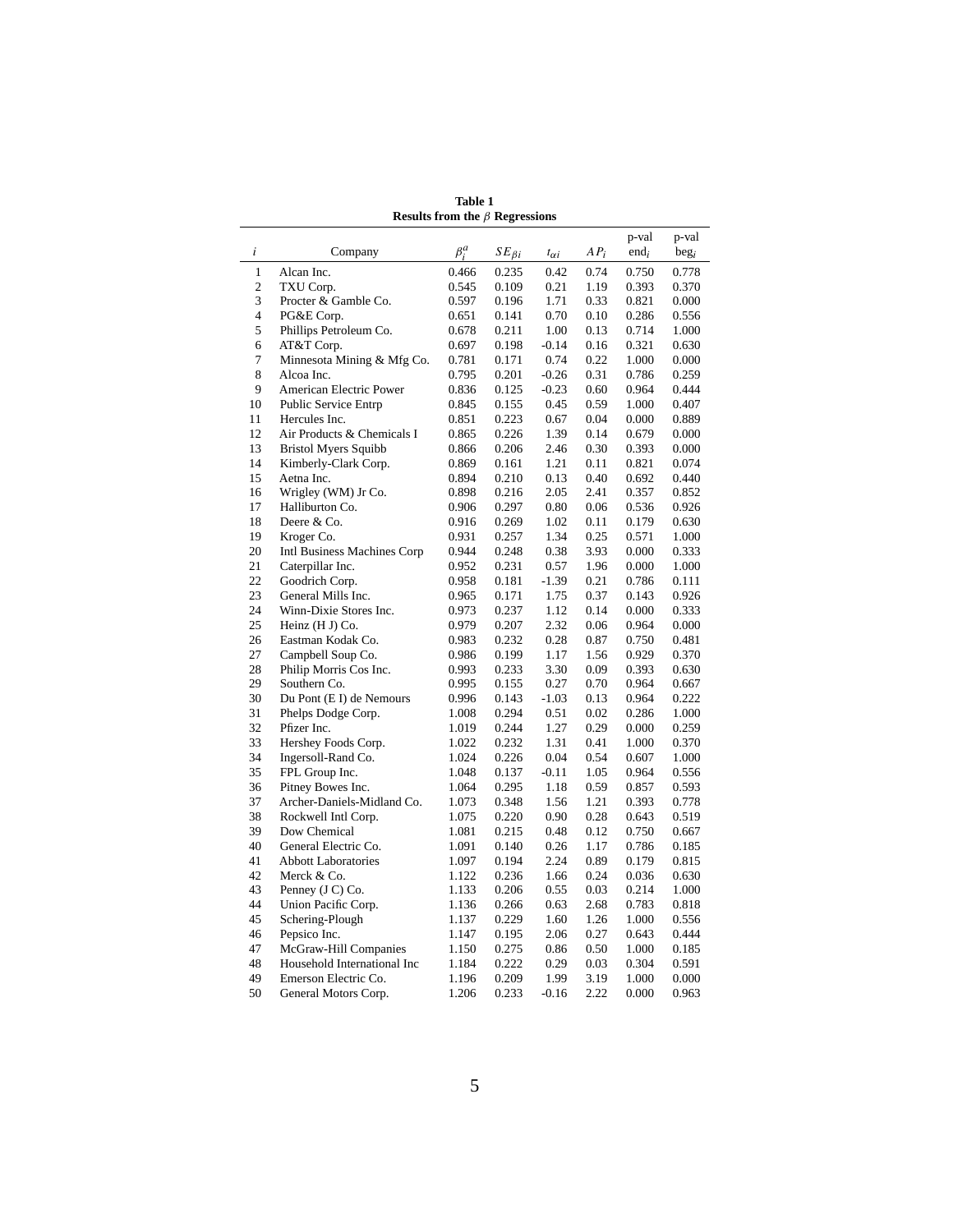| Results from the $\beta$ Regressions |                            |             |                |                |        |                  |                           |  |  |  |  |
|--------------------------------------|----------------------------|-------------|----------------|----------------|--------|------------------|---------------------------|--|--|--|--|
| i                                    | Company                    | $\beta_i^a$ | $SE_{\beta i}$ | $t_{\alpha i}$ | $AP_i$ | p-val<br>$end_i$ | p-val<br>beg <sub>i</sub> |  |  |  |  |
| 51                                   | Colgate-Palmolive Co.      | 1.213       | 0.201          | 1.39           | 7.98   | 0.857            | 0.000                     |  |  |  |  |
| 52                                   | Eaton Corp.                | 1.216       | 0.189          | 1.06           | 0.46   | 0.964            | 0.148                     |  |  |  |  |
| 53                                   | Dana Corp.                 | 1.222       | 0.295          | 0.80           | 4.03   | 0.250            | 0.778                     |  |  |  |  |
| 54                                   | Sears Roebuck & Co.        | 1.256       | 0.213          | $-0.05$        | 0.81   | 0.464            | 0.667                     |  |  |  |  |
| 55                                   | Corning Inc.               | 1.258       | 0.232          | $-0.29$        | 1.22   | 0.464            | 0.444                     |  |  |  |  |
| 56                                   | General Dynamics Corp.     | 1.285       | 0.386          | 0.43           | 1.81   | 0.000            | 0.481                     |  |  |  |  |
| 57                                   | Coca-Cola Co.              | 1.290       | 0.223          | 2.35           | 0.07   | 0.321            | 0.074                     |  |  |  |  |
| 58                                   | Boeing Co.                 | 1.306       | 0.427          | 1.34           | 0.09   | 1.000            | 0.630                     |  |  |  |  |
| 59                                   | Ford Motor Co.             | 1.308       | 0.337          | 1.09           | 0.18   | 0.321            | 0.185                     |  |  |  |  |
| 60                                   | Peoples Energy Corp.       | 1.454       | 0.402          | 0.47           | 0.43   | 1.000            | 0.000                     |  |  |  |  |
| 61                                   | Goodyear Tire & Rubber Co. | 1.464       | 0.347          | 0.11           | 0.47   | 0.000            | 1.000                     |  |  |  |  |
| 62                                   | May Department Stores Co.  | 1.525       | 0.257          | 0.62           | 0.23   | 0.893            | 1.000                     |  |  |  |  |
| 63                                   | ITT Industries Inc.        | 1.630       | 0.197          | 0.03           | 1.43   | 0.893            | 0.148                     |  |  |  |  |
| 64                                   | Raytheon Co.               | 1.821       | 0.375          | 0.69           | 0.90   | 0.857            | 0.000                     |  |  |  |  |
| 65                                   | Cooper Industries Inc.     | 1.857       | 0.289          | 0.79           | 0.34   | 1.000            | 0.630                     |  |  |  |  |

**Table 1 Results from the** β **Regressions**

**Notes:**<br>  $\beta_i^a$  = estimate of *β* from Section 3 (1958–1994 estimation period).<br>  $SE_{\beta i}$  = estimated standard error of  $\beta_i^a$ <br>  $t_{\alpha i}$  = t-statistic for estimate of the constant term.

 $AP_i$  = Andrews-Ploberger statistic.

p-val end<sub>i</sub> = p-value for end-of-sample test.

p-val be $g_i$  = p-value for beginning-of-sample test.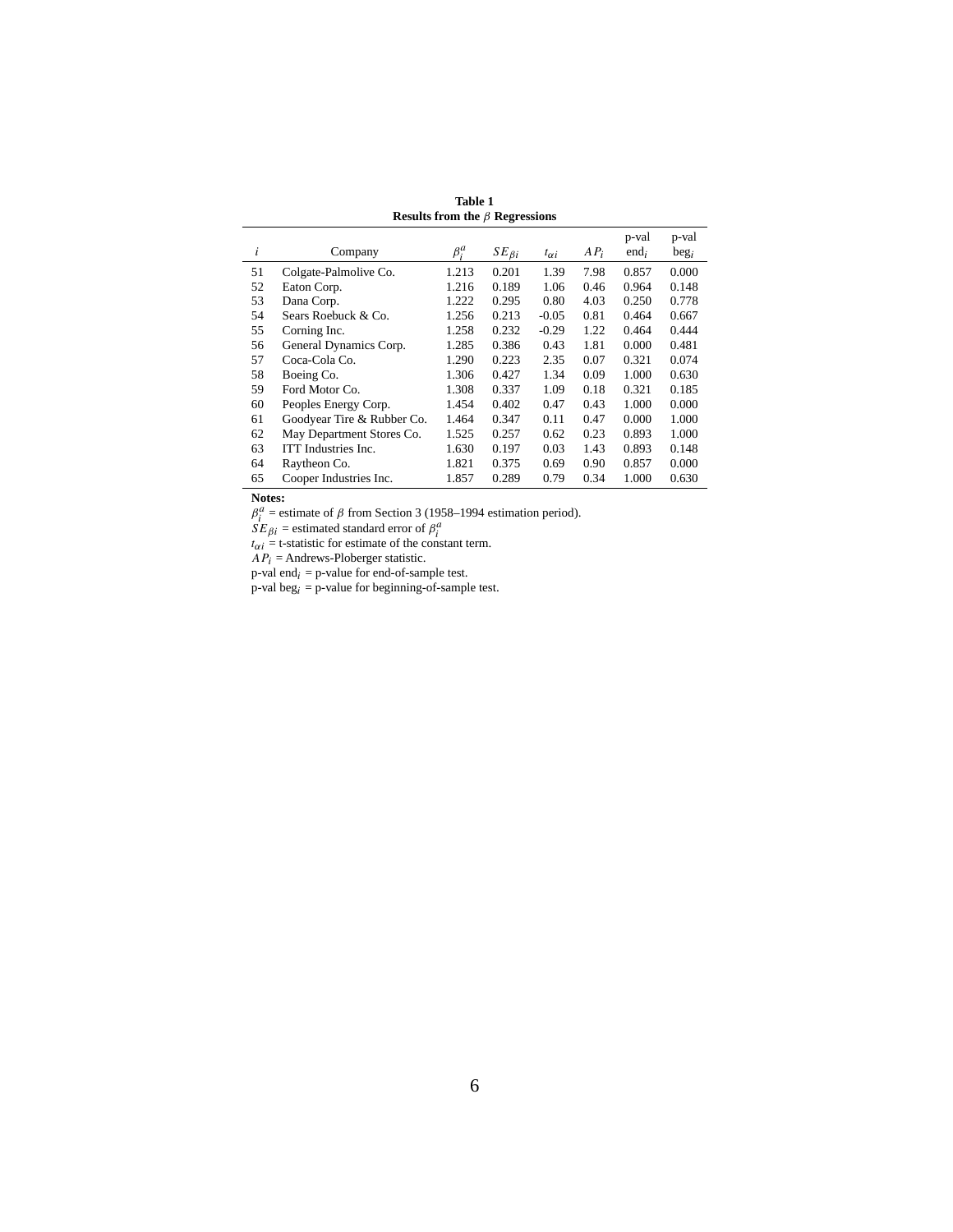|                | <b>Constructed Variables for the 65 Companies</b> |             |          |          |          |          |          |          |                         |              |                       |
|----------------|---------------------------------------------------|-------------|----------|----------|----------|----------|----------|----------|-------------------------|--------------|-----------------------|
| $\dot{i}$      | Company                                           | $\beta_i^a$ | $PE_i^a$ | $PE_i^b$ | $e_i^a$  | $e_i^b$  | $d_i^a$  | $d_i^b$  | $\widehat{PE}_{i}^{b1}$ | $\sigma_i^a$ | $\widehat{PE}_i^{b2}$ |
| $\mathbf{1}$   | Alcan Inc.                                        | 0.466       | 12.64    | 15.83    | 0.169    | 0.178    | $-0.013$ | $-0.014$ | 12.72                   | 1.588        | 12.72                 |
| $\mathfrak{2}$ | TXU Corp.                                         | 0.545       | 10.80    | 12.92    | 0.016    | $-0.036$ | 0.014    | 0.029    | 10.79                   | 0.096        | 10.72                 |
| 3              | Procter & Gamble Co.                              | 0.597       | 19.90    | 32.78    | 0.066    | 0.112    | 0.050    | 0.109    | 24.37                   | 0.173        | 23.56                 |
| $\overline{4}$ | PG&E Corp.                                        | 0.651       | 11.30    | 17.32    | 0.021    | $-0.426$ | 0.014    | $-0.021$ | 7.05                    | 0.147        | 7.30                  |
| 5              | Phillips Petroleum Co.                            | 0.678       | 13.27    | 13.36    | 0.071    | 0.172    | 0.006    | 0.003    | 14.29                   | 0.523        | 14.27                 |
| 6              | AT&T Corp.                                        | 0.697       | 13.71    | 21.10    | $-0.004$ | $-0.236$ | $-0.008$ | $-0.019$ | 10.94                   | 0.179        | 11.09                 |
| $\overline{7}$ | Minnesota Mining & Mfg Co.                        | 0.781       | 17.61    | 22.74    | 0.054    | 0.381    | 0.051    | 0.014    | 20.92                   | 0.196        | 21.11                 |
| 8              | Alcoa Inc.                                        | 0.795       | 15.97    | 18.41    | 0.120    | 0.162    | $-0.015$ | 0.217    | 31.66                   | 1.265        | 27.84                 |
| 9              | American Electric Power                           | 0.836       | 10.68    | 16.75    | $-0.001$ | $-0.056$ | $-0.021$ | $-0.019$ | 10.24                   | 0.194        | 10.25                 |
| 10             | <b>Public Service Entrp</b>                       | 0.845       | 9.63     | 13.70    | $-0.018$ | $-0.062$ | $-0.011$ | $-0.019$ | 9.09                    | 0.213        | 9.14                  |
| 11             | Hercules Inc.                                     | 0.851       | 16.07    | 17.10    | 0.077    | 0.018    | $-0.008$ | 0.066    | 18.82                   | 1.001        | 18.11                 |
| 12             | Air Products & Chemicals I                        | 0.865       | 16.20    | 18.53    | 0.051    | 0.026    | 0.074    | 0.054    | 15.02                   | 0.233        | 15.20                 |
| 13             | <b>Bristol Myers Squibb</b>                       | 0.866       | 17.01    | 30.57    | 0.068    | 0.119    | 0.110    | 0.116    | 18.06                   | 0.131        | 17.97                 |
| 14             | Kimberly-Clark Corp.                              | 0.869       | 13.42    | 21.16    | 0.063    | 0.220    | 0.018    | 0.024    | 15.57                   | 0.232        | 15.43                 |
| 15             | Aetna Inc.                                        | 0.894       | 8.98     | 14.30    | $-0.137$ | $-0.042$ | 0.007    | $-0.021$ | 8.99                    | 1.029        | 9.10                  |
| 16             | Wrigley (WM) Jr Co.                               | 0.898       | 14.49    | 33.04    | 0.062    | 0.068    | 0.044    | 0.042    | 14.49                   | 0.208        | 14.50                 |
| 17             | Halliburton Co.                                   | 0.906       | 17.84    | 32.08    | 0.120    | 0.542    | $-0.011$ | $-0.019$ | 24.88                   | 0.688        | 24.63                 |
| 18             | Deere & Co.                                       | 0.916       | 12.15    | 15.41    | $-0.010$ | 0.137    | 0.004    | $-0.014$ | 13.06                   | 1.077        | 13.12                 |
| 19             | Kroger Co.                                        | 0.931       | 11.82    | 24.84    | 0.010    | 0.036    | 0.000    | 0.000    | 12.07                   | 0.743        | 12.06                 |
| 20             | Intl Business Machines Corp                       | 0.944       | 16.08    | 18.56    | 0.081    | 0.184    | 0.045    | 0.096    | 20.23                   | 0.282        | 19.60                 |
| 21             | Caterpillar Inc.                                  | 0.952       | 16.95    | 11.03    | $-0.043$ | 0.119    | $-0.005$ | 0.177    | 32.36                   | 1.137        | 29.12                 |
| 22             | Goodrich Corp.                                    | 0.958       | 12.06    | 14.41    | 0.028    | 0.208    | $-0.015$ | $-0.019$ | 13.87                   | 2.555        | 13.82                 |
| 23             | General Mills Inc.                                | 0.965       | 17.16    | 22.42    | 0.060    | 0.043    | 0.048    | 0.006    | 15.05                   | 0.215        | 15.41                 |
| 24             | Winn-Dixie Stores Inc.                            | 0.973       | 16.10    | 32.12    | 0.045    | $-0.095$ | 0.047    | 0.050    | 14.44                   | 0.124        | 14.48                 |
| 25             | Heinz (H J) Co.                                   | 0.979       | 13.49    | 33.21    | 0.079    | 0.240    | 0.079    | 0.067    | 14.95                   | 0.122        | 14.96                 |
| 26             | Eastman Kodak Co.                                 | 0.983       | 28.28    | 16.74    | 0.023    | 0.021    | 0.009    | $-0.014$ | 26.48                   | 0.398        | 26.82                 |
| 27             | Campbell Soup Co.                                 | 0.986       | 16.33    | 24.92    | 0.028    | 0.003    | 0.025    | 0.083    | 18.82                   | 0.232        | 18.25                 |
| 28             | Philip Morris Cos Inc.                            | 0.993       | 12.25    | 14.71    | 0.129    | 0.150    | 0.130    | 0.075    | 10.71                   | 0.173        | 11.02                 |
| 29             | Southern Co.                                      | 0.995       | 11.26    | 16.54    | 0.034    | $-0.007$ | 0.000    | 0.012    | 11.26                   | 0.227        | 11.20                 |
| 30             | Du Pont (E I) de Nemours                          | 0.996       | 14.16    | 14.55    | 0.099    | 0.131    | 0.001    | 0.078    | 18.04                   | 0.588        | 17.28                 |
| 31             | Phelps Dodge Corp.                                | 1.008       | 11.47    | 15.51    | 0.186    | $-0.358$ | $-0.011$ | $-0.010$ | 7.31                    | 1.065        | 7.43                  |
| 32             | Pfizer Inc.                                       | 1.019       | 17.63    | 42.36    | 0.052    | 0.155    | 0.062    | 0.132    | 23.41                   | 0.114        | 22.44                 |
| 33             | Hershey Foods Corp.                               | 1.022       | 14.66    | 26.13    | 0.025    | 0.045    | 0.058    | 0.082    | 15.93                   | 0.257        | 15.72                 |
| 34             | Ingersoll-Rand Co.                                | 1.024       | 14.24    | 15.19    | 0.045    | 0.144    | $-0.018$ | 0.041    | 18.25                   | 0.426        | 17.61                 |
| 35             | FPL Group Inc.                                    | 1.048       | 11.86    | 16.01    | 0.038    | 0.042    | 0.019    | 0.025    | 12.12                   | 0.273        | 12.08                 |
| 36             | Pitney Bowes Inc.                                 | 1.064       | 16.11    | 20.30    | 0.049    | 0.117    | 0.086    | 0.117    | 18.62                   | 0.356        | 18.26                 |
| 37             | Archer-Daniels-Midland Co.                        | 1.073       | 14.43    | 28.29    | 0.073    | $-0.116$ | $-0.011$ | 0.037    | 14.10                   | 0.468        | 13.82                 |
| 38             | Rockwell Intl Corp.                               | 1.075       | 9.42     | 17.36    | 0.062    | $-0.042$ | 0.020    | $-0.019$ | 7.74                    | 0.271        | 7.94                  |
| 39             | Dow Chemical                                      | 1.081       | 15.25    | 15.60    | 0.042    | $-0.006$ | 0.026    | 0.015    | 14.20                   | 0.763        | 14.31                 |
| 40             | General Electric Co.                              | 1.091       | 15.16    | 35.92    | 0.051    | 0.122    | 0.015    | 0.143    | 23.08                   | 0.178        | 21.46                 |
| 41             | <b>Abbott Laboratories</b>                        | 1.097       | 17.58    | 24.08    | 0.114    | 0.109    | 0.098    | 0.107    | 17.96                   | 0.091        | 17.87                 |
| 42             | Merck & Co.                                       | 1.122       | 23.29    | 27.68    | 0.066    | 0.155    | 0.072    | 0.124    | 29.02                   | 0.228        | 28.12                 |
| 43             | Penney (J C) Co.                                  | 1.133       | 13.14    | 21.31    | 0.094    | $-0.354$ | $-0.003$ | 0.006    | 9.25                    | 0.301        | 9.34                  |
| 44             | Union Pacific Corp.                               | 1.136       | 12.99    | 14.84    | 0.010    | $-0.117$ | 0.021    | $-0.019$ | 10.44                   | 0.252        | 10.72                 |
| 45             | Schering-Plough                                   | 1.137       | 18.18    | 31.54    | 0.112    | 0.183    | 0.060    | 0.125    | 23.15                   | 0.145        | 22.28                 |
| 46             | Pepsico Inc.                                      | 1.147       | 18.94    | 30.28    | 0.082    | 0.022    | 0.046    | 0.038    | 17.62                   | 0.147        | 17.73                 |
| 47             | McGraw-Hill Companies                             | 1.150       | 16.93    | 28.19    | 0.051    | 0.136    | 0.052    | 0.074    | 19.29                   | 0.314        | 19.01                 |
| 48             | Household International Inc                       | 1.184       | 8.36     | 17.37    | 0.019    | 0.209    | 0.008    | 0.093    | 12.46                   | 0.356        | 11.81                 |
| 49             | Emerson Electric Co.                              | 1.196       | 17.52    | 21.61    | 0.047    | 0.087    | 0.044    | 0.080    | 20.01                   | 0.106        | 19.59                 |
| 50             | General Motors Corp.                              | 1.206       | 11.21    | 7.77     | 0.052    | $-0.175$ | $-0.023$ | $-0.012$ | 9.55                    | 1.554        | 9.57                  |
|                |                                                   |             |          |          |          |          |          |          |                         |              |                       |

**Table 2 Constructed Variables for the 65 Companies**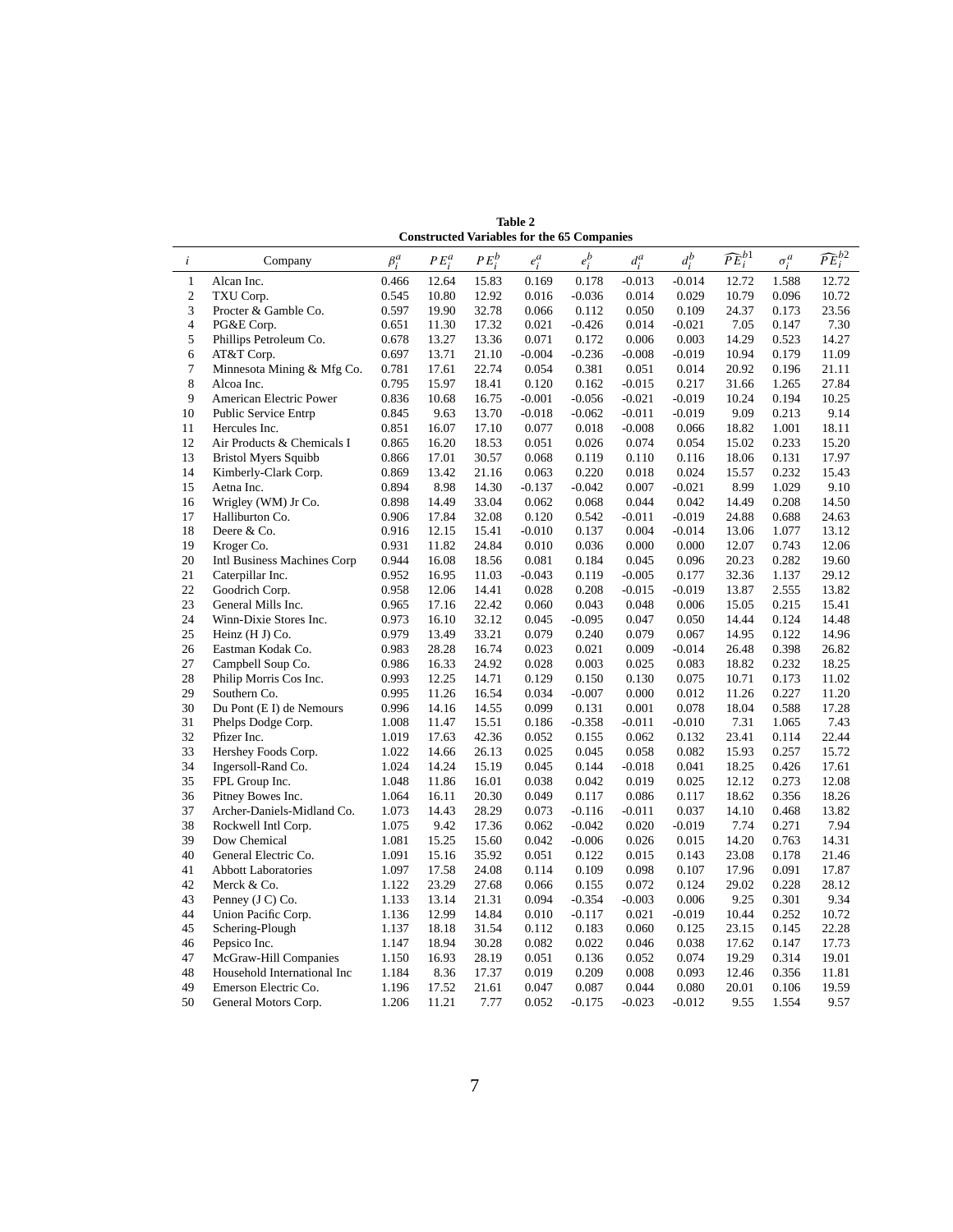| Table 2 (continued)                               |  |
|---------------------------------------------------|--|
| <b>Constructed Variables for the 65 Companies</b> |  |

|    | Constructed variables for the 05 Companies |             |        |        |       |          |          |          |                         |              |                       |
|----|--------------------------------------------|-------------|--------|--------|-------|----------|----------|----------|-------------------------|--------------|-----------------------|
|    | Company                                    | $\beta_i^a$ | $PE^a$ | $PE^b$ | $e^a$ | $e_i^b$  | $d_i^a$  | $d_i^b$  | $\widehat{PE}_{i}^{b1}$ | $\sigma_i^a$ | $\widehat{PE}_i^{b2}$ |
| 53 | Colgate-Palmolive Co.                      | 1.213       | 16.60  | 33.05  | 0.067 | 0.138    | 0.025    | 0.048    | 18.78                   | 0.322        | 18.50                 |
| 52 | Eaton Corp.                                | 1.216       | 10.64  | 14.46  | 0.137 | $-0.095$ | 0.001    | 0.011    | 9.00                    | 0.696        | 9.02                  |
| 53 | Dana Corp.                                 | 1.222       | 10.26  | 10.84  | 0.069 | $-0.057$ | $-0.011$ | 0.068    | 11.54                   | 0.604        | 11.09                 |
| 54 | Sears Roebuck & Co.                        | 1.256       | 12.41  | 14.74  | 0.030 | $-0.047$ | $-0.014$ | $-0.019$ | 11.45                   | 0.273        | 11.52                 |
| 55 | Corning Inc.                               | 1.258       | 19.33  | 26.32  | 0.052 | 0.165    | $-0.013$ | $-0.019$ | 20.92                   | 0.448        | 20.90                 |
| 56 | General Dynamics Corp.                     | 1.285       | 9.06   | 17.25  | 0.056 | 0.131    | $-0.023$ | 0.063    | 12.27                   | 1.173        | 11.68                 |
| 57 | Coca-Cola Co.                              | 1.290       | 21.68  | 46.85  | 0.085 | $-0.121$ | 0.055    | 0.058    | 18.41                   | 0.128        | 18.51                 |
| 58 | Boeing Co.                                 | 1.306       | 11.93  | 28.13  | 0.169 | $-0.042$ | 0.017    | $-0.012$ | 9.21                    | 0.961        | 9.42                  |
| 59 | Ford Motor Co.                             | 1.308       | 8.62   | 8.67   | 0.016 | 0.019    | 0.026    | 0.078    | 9.97                    | 1.466        | 9.69                  |
| 60 | Peoples Energy Corp.                       | 1.454       | 9.58   | 14.01  | 0.000 | $-0.069$ | 0.005    | 0.002    | 8.98                    | 0.136        | 9.01                  |
| 61 | Goodyear Tire & Rubber Co.                 | 1.464       | 12.02  | 18.22  | 0.022 | 0.355    | 0.012    | 0.040    | 17.18                   | 0.538        | 16.73                 |
| 62 | May Department Stores Co.                  | 1.525       | 11.32  | 15.74  | 0.050 | 0.077    | 0.006    | 0.023    | 12.15                   | 0.233        | 12.03                 |
| 63 | ITT Industries Inc.                        | 1.630       | 9.92   | 12.87  | 0.038 | $-0.016$ | 0.018    | $-0.019$ | 8.53                    | 0.394        | 8.73                  |
| 64 | Raytheon Co.                               | 1.821       | 11.75  | 22.14  | 0.112 | $-0.328$ | 0.050    | $-0.014$ | 6.79                    | 0.230        | 7.14                  |
| 65 | Cooper Industries Inc.                     | 1.857       | 12.41  | 12.75  | 0.108 | 0.100    | 0.037    | $-0.014$ | 10.69                   | 0.512        | 10.99                 |
|    |                                            |             |        |        |       |          |          |          |                         |              |                       |
|    | Mean of the 65                             | 1.057       | 14.21  | 20.99  | 0.056 | 0.044    | 0.023    | 0.040    | 15.36                   | 0.488        | 15.11                 |

**Notes:**<br>  $\beta_i^a$  = estimates of  $\beta$  from Section 3 (1958–1994 estimation period).<br>  $PE_i^a$  = median PE ratio 1996–2000.<br>  $PE_i^b$  = median earnings growth rate 1958–1994.<br>  $e_i^b$  = median earnings growth rate 1958–1994.<br>

 $\widehat{PE}_{i}^{b1}$  = predicted median PE ratio 1996–2000 from equation (3) in Table 3. [= exp(log  $\widehat{PE}_{i}^{b1}$ )]  $\sigma_{i}^{a}$  = estimate of the variability of the earnings growth rate 1958–1994.

 $\widehat{PE}_i^{b2}$  = predicted median PE ratio 1996–2000 from equation (4) in Table 3. [= exp(log  $\widehat{PE}_i^{b2}$ )]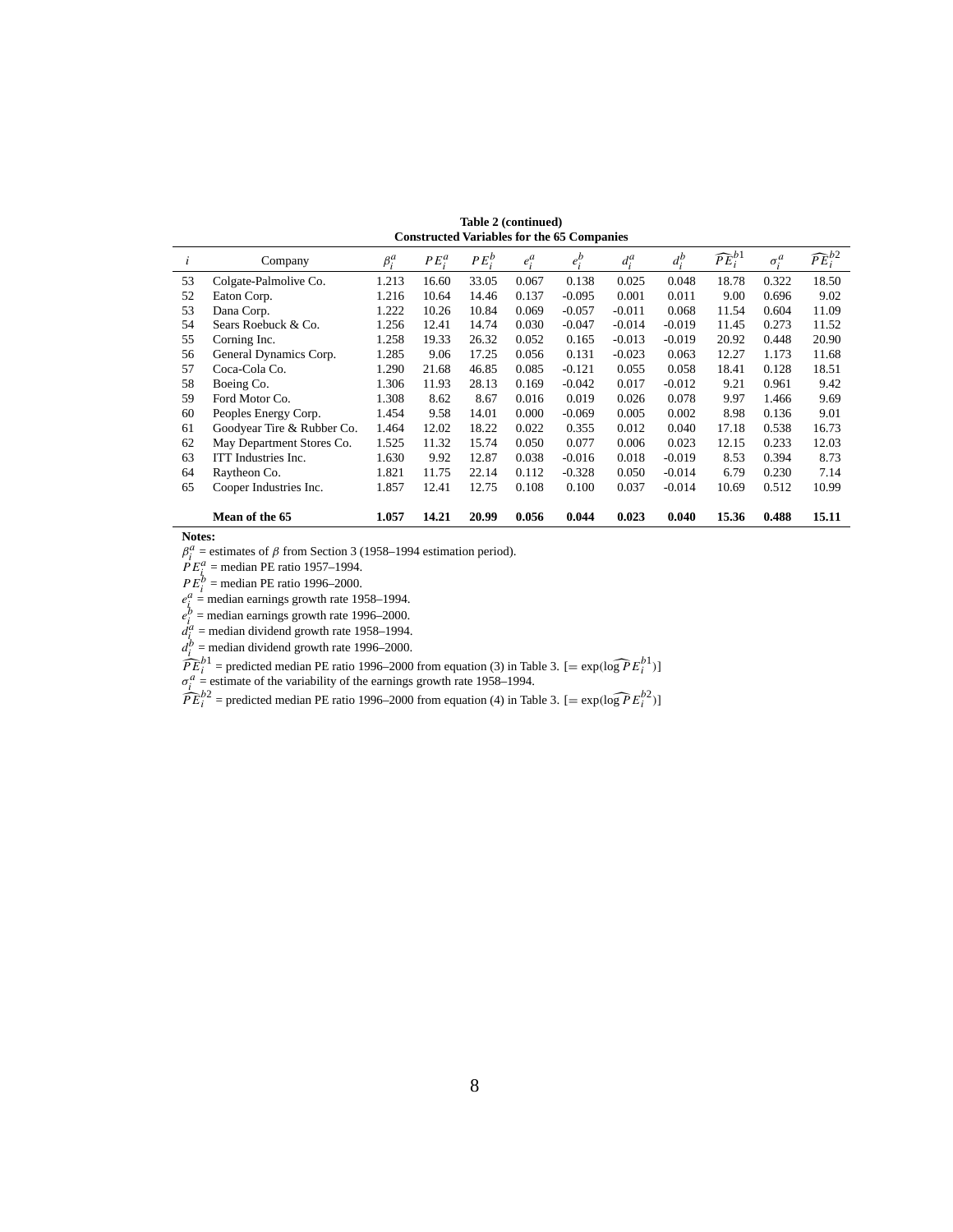For each company i annual data were collected for 1957–2000 on its stock price at the end of the year  $(P_t^i)$ , its earnings per share for the year  $(E_t^i)$ , and its dividends per share for the year  $(D_t^i)$ . Adjustments were made for stock splits. The data were obtained from the CRSP/COMPUSAT Merged Database from the website of Wharton Research Data Services.

One company, International Paper Company (IP), was not used even though data existed for all the years. Earnings of IP for all five years between 1996 and 2000 are very low, and the median PE ratio is 127.5 for this period. This is not a sensible number, and if this observation were used for the empirical work in Section 5 it would be a huge outlier. Rather than try to adjust the PE ratio down in some way, the IP company was just not used.

### **3 Estimates of Risk**

### **The** β **Regressions**

As noted in the Introduction, two measures of risk are computed per company. The first is  $\beta$  from the CAPM model. Let  $P_t^m$  denote the value of the S&P 500 stock price index at the end of year t, and let  $D_t^m$  denote S&P 500 dividends for year t. The market rate of return,  $R_t^m$ , that is used for the  $\beta$  regressions is taken to be  $(P_t^m + D_t^m)/P_{t-1}^m$ . The risk free rate,  $R_t^f$ , is taken to be the one-year Treasury bill rate (average for the year).<sup>5</sup>

 $5B$ ecause of data limitations, the six-month rate is used for 1958 (average for the year). The data were obtained from the web site of the Board of Governors of the Federal Reserve System. The bill rates are for the secondary market.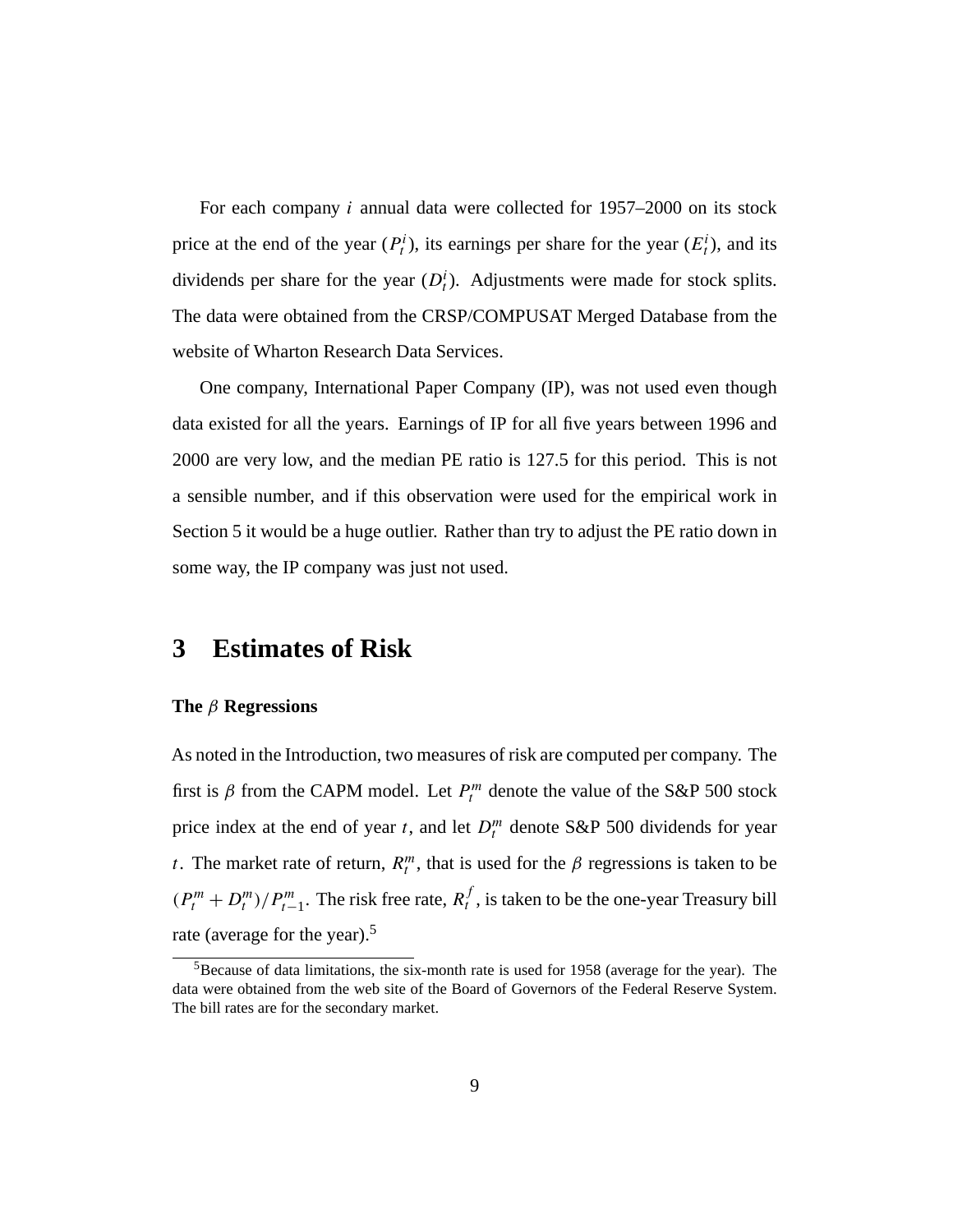The rate of return for company *i*,  $R_t^i$ , is taken to be  $(P_t^i + D_t^i)/P_{t-1}^i$ , where  $P_t^i$  and  $D_t^i$  are defined in Section 2. Observations on  $R_t^i$  are available beginning in 1958 for all but three companies, where the beginning year is 1960 for Aetna and 1963 for Household International and Union Pacific. For each of the 65 companies the following regression was run for the period beginning in 1958 (or later for the three) and ending in 1994:

$$
R_t^i - R_t^f = \beta(R_t^m - R_t^f) + \epsilon_t, \qquad t = 1958, ..., 1994
$$

The 65 estimates of  $\beta$ , denoted  $\beta_i^a$ , are presented in Table 1, where the companies are ranked by the size of the estimates. The estimated standard error of  $\beta_i^a$ , denoted  $SE_{\beta i}$ , is also presented. The remaining four columns in Table 1 include the results of various tests of the  $\beta$  regressions. The first test is to add a constant term to each regression. The CAPM model does not call for a constant term in the regression, and so testing the hypothesis that the constant term is zero is one test of the model. The t-statistic for the constant term estimate, denoted  $t_{\alpha i}$ , is presented in the table for each of the 65 regressions. In only 7 of the 65 cases is the t-statistic greater than 2.0 in absolute value, and so the hypothesis of a zero constant term is generally not rejected.

The last three tests are stability tests. The first hypothesis tested is that there is no structural break in the equation between 1974 and 1977. The test due to Andrews and Ploberger (AP) (1994) was used. This test has the advantage that a single break point does not have to be specified, only a range of possible break points. Each regression has 37 observations, and the 5 percent critical value for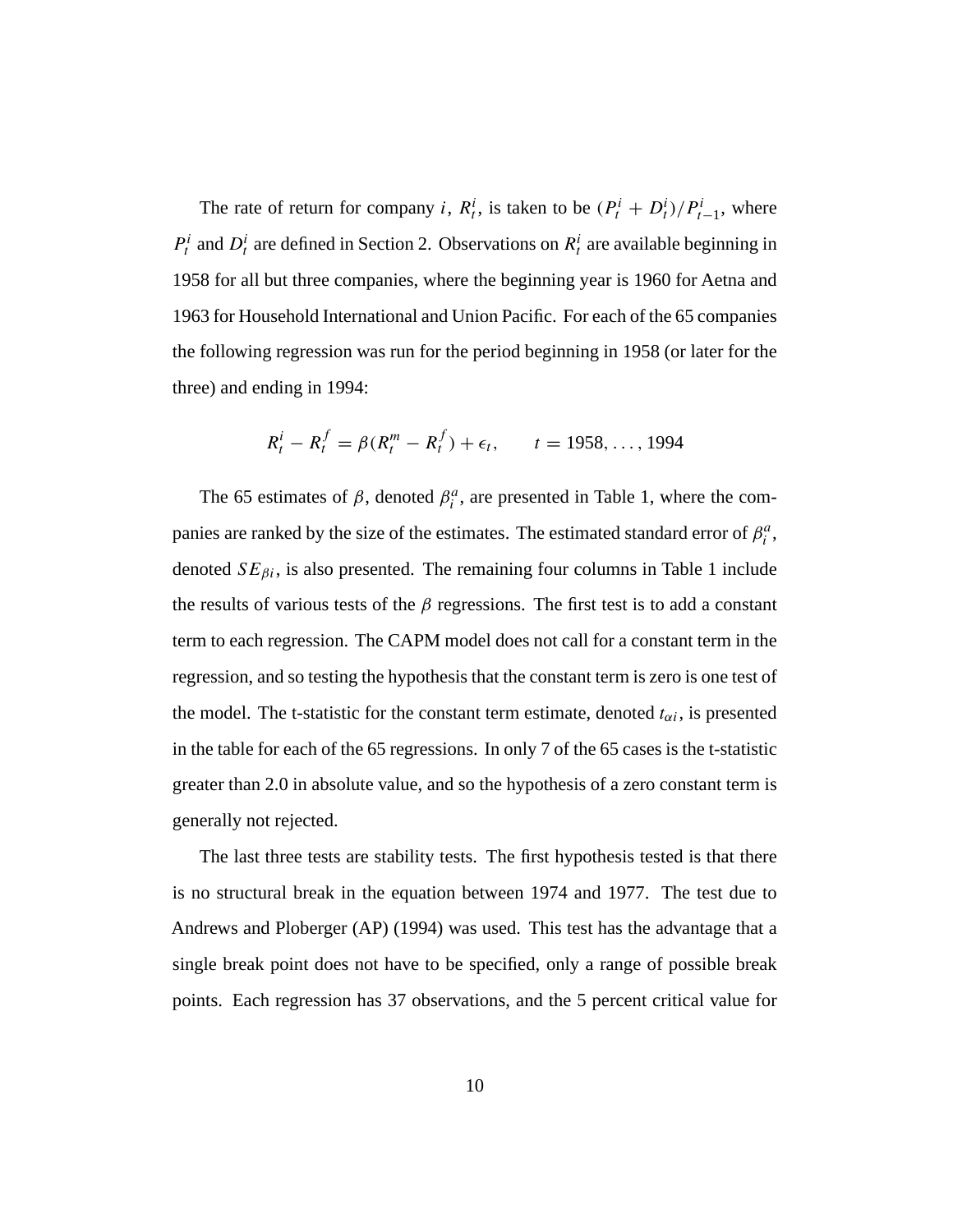the AP statistic for this number of observations and one coefficient is 2.00.<sup>6</sup> In Table 1 only 7 of the 65 values of  $AP_i$  are greater than 2.00, and so the stability hypothesis is generally not rejected.

The next test is of the hypothesis that there is no structural break near the end of the sample period—in 1990. The test due to Andrews (2002) was used. The p-values from this test are presented in the table. Only 9 of the 65 p-values are less than .05, and so the end-of-sample stability hypothesis is generally not rejected.

The final test is of the hypothesis that there is no structural break near the beginning of the sample period—in 1963.7 The Andrews (2002) test was also used for this purpose. The p-values from this test are presented in the table. Again, only 9 of the 65 p-values are less than .05, and so the beginning-of-sample stability hypothesis is generally not rejected.

The overall results are thus fairly supportive of the CAPM model for this set of companies. The regressions are mostly stable, and most of the estimates of the constant term are not significant. On the negative side, most of the estimates of  $\beta$  are not significantly different from 1.0, which means that there is not much precision in the ranking of the  $\beta$  estimates. It will be seen in Section 5, however, that there is some evidence that the estimates of  $\beta$  are picking up risk differences across companies.

<sup>6</sup>See Andrews and Ploberger (1994), Table I.

 $7$ For Aetna the year was 1965, and for Household International and Union Pacific the year was 1968.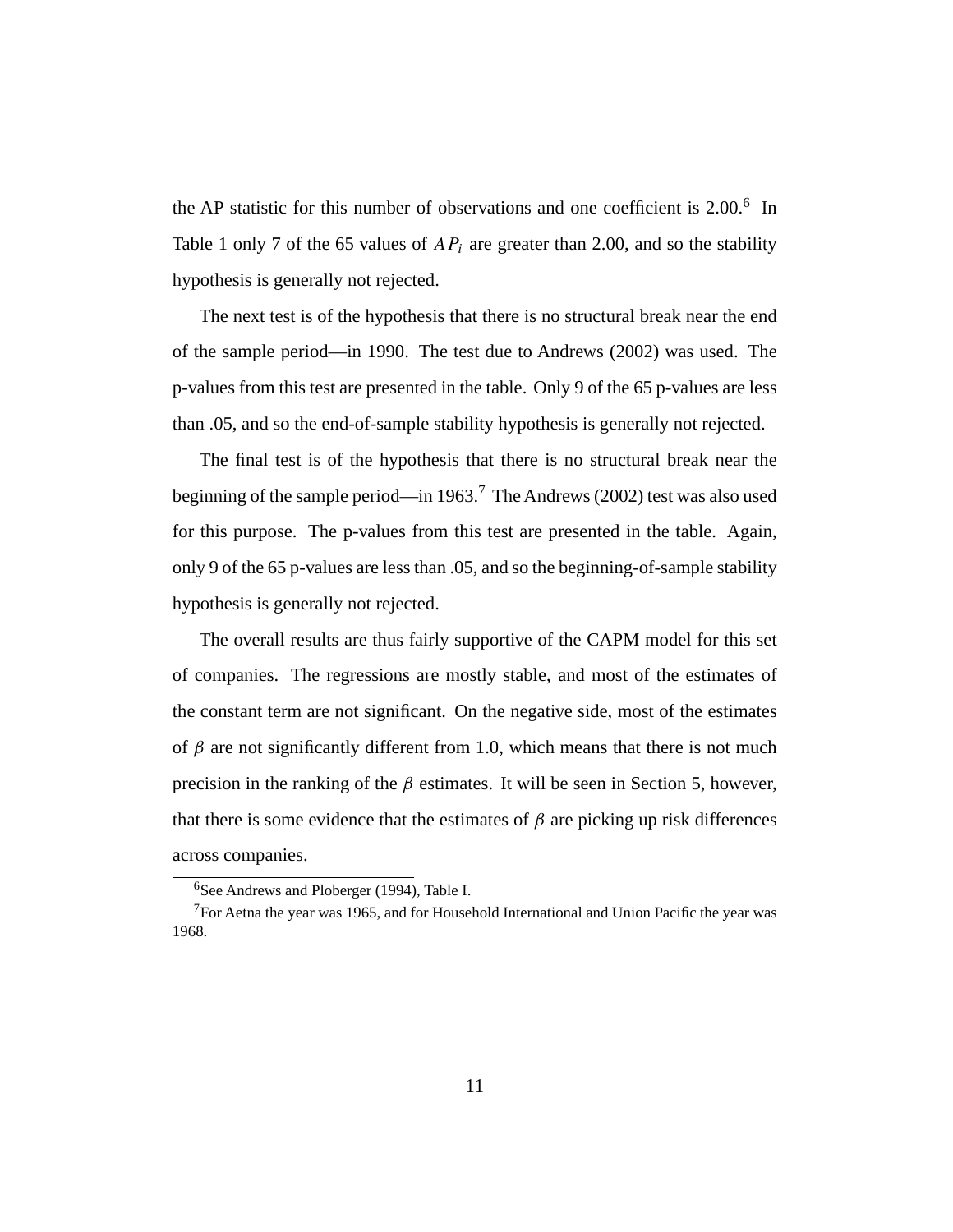### **Variation of Earnings**

Another measure of the risk of a company, not consistent with the CAPM model, is the variation of its earnings. Maybe the average investor looks only at a company's earnings fluctuations in judging how risky it is? The measure that was used is as follows. In the next section the growth rates of each company's real earnings are computed for 1958–1994.8 These growth rates are ranked, and the median, denoted  $e_i^a$ , is computed. The variation in the growth rate of earnings, denoted  $\sigma_i^a$ , is then taken from this ranking to be the difference between the value above which 20 percent of the growth rates lie and the value below which 20 percent of the growth rates lie. This range was used as the measure of variation because it is not sensible to compute variances in the usual way due to extreme values at both ends of the ranking. The values of  $\sigma_i^a$  are presented in the second-to-last column of Table 2.

## **4 Computing PE Ratios, Earnings Growth, and Dividend Growth**

Computing average PE ratios is problematic because earnings can be very small or negative. For the present calculations the PE ratio for a given year was taken to be large (and positive) if earnings for the year were negative. The ratio was taken to be large enough to put the observation at the top when the observations are ranked. The average PE ratio was then taken to be the median of the ranked observations. This way of treating negative earnings affects the calculation of the average value

<sup>&</sup>lt;sup>8</sup>In some cases the first year was later than 1958.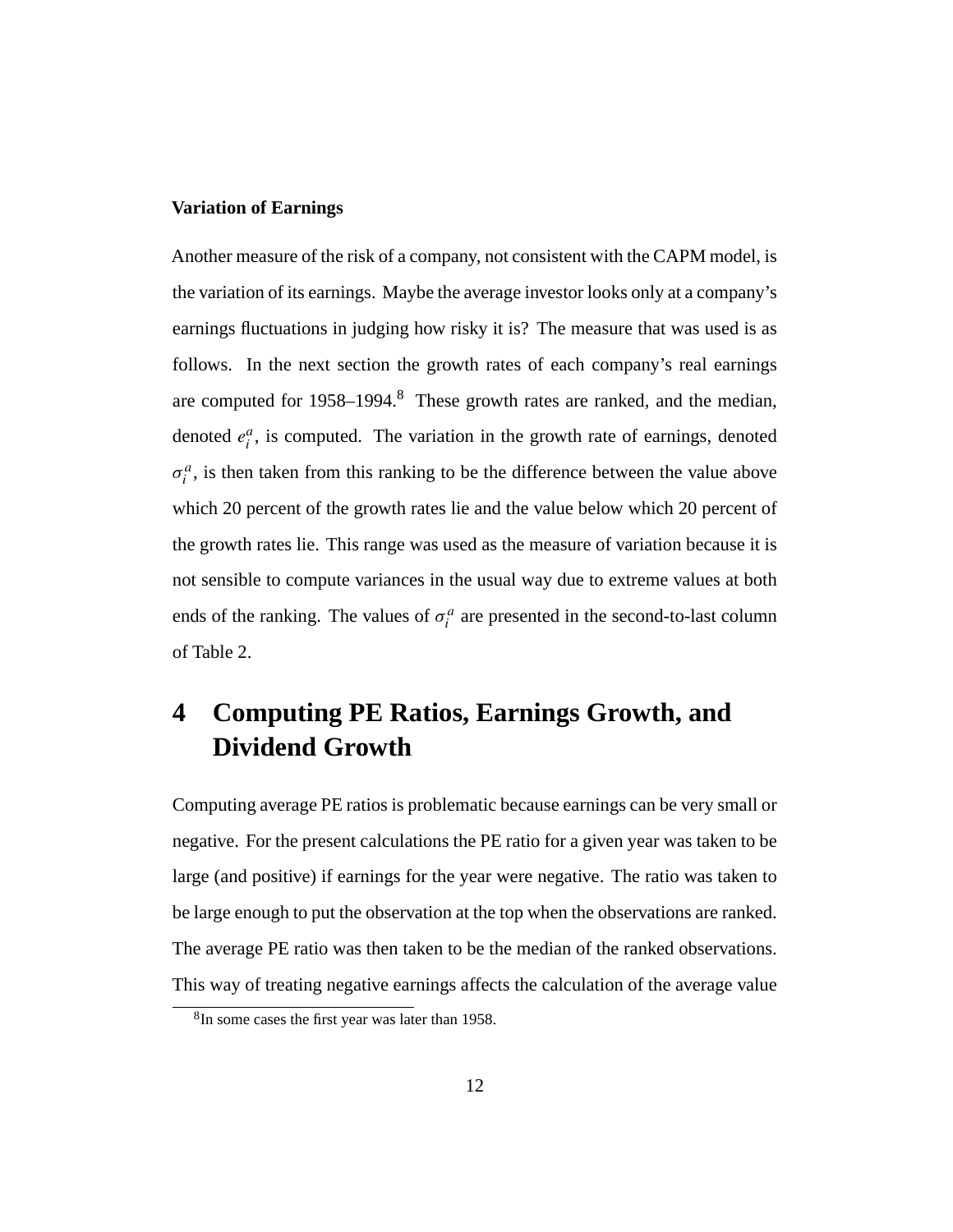only in that the large values are put at the top before the median is taken.

For each company the median was computed for the 1957–1994 period. For a few companies the earnings data began after 1957, and for these companies the median was computed for the period consisting of the first available observation through 1994. The median for company *i* for this period will be denoted  $PE_i^a$ , where *a* denotes the 1957–1994 (or slightly shorter) period.

The median for each company was also computed for the 1996–2000 period, which meant ranking the five yearly observations and taking the third one. For one company, Corning, three of the five PE ratios were very large because of very low earnings, and for Corning the average PE ratio was taken to be the second lowest rather than the third. The median for company  $i$  for this period will be denoted  $PE_i^b$ , where *b* denotes the 1996–2000 period. Both  $PE_i^a$  and  $PE_i^b$  are presented in Table 2.

The last row in Table 2 presents the mean of the 65 observations for each variable. The mean of  $PE_i^a$  is 14.21, and the mean of  $PE_i^b$  is 20.99. There has thus been on average a large increase in the median PE ratio from before to after 1995 for these companies, which is consistent with the S&P 500 data discussed in Section 1.

Four other variables per company were also computed: the median growth rates of earnings for the two periods, denoted  $e_i^a$  and  $e_i^b$ , and the median growth rates of dividends for the two periods, denoted  $d_i^e$  and  $d_i^b$ . Earnings and dividends from Section 2 were first deflated by the GDP deflator:  $ER_t^i = E_t^i / GDP_t$  and  $DR_t^i = D_t^i / GDP_t$ , where  $GDP_t$  is the GDP deflator for year t, ER denotes real earnings, and DR denotes real dividends. The growth rate of real earnings was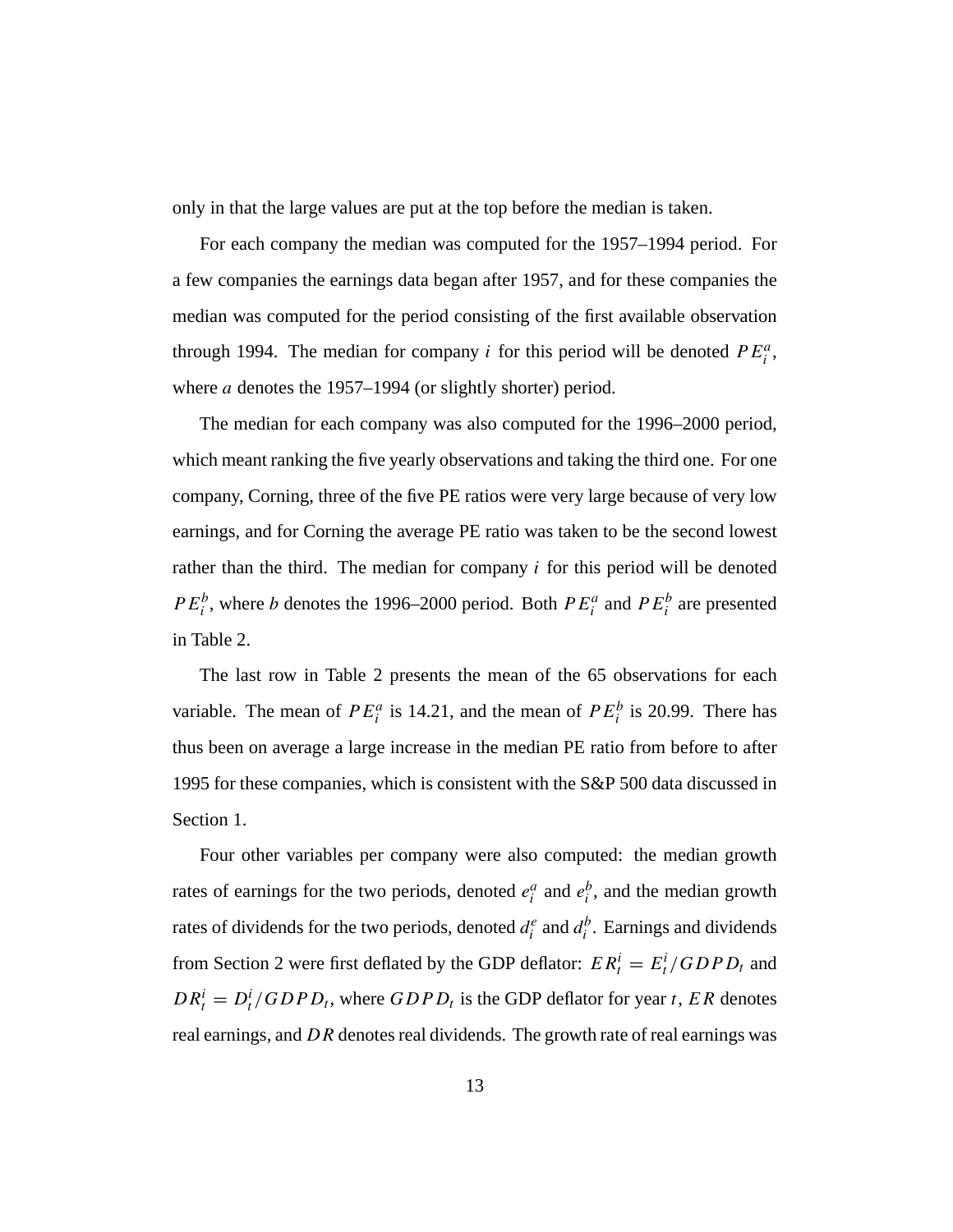then computed as  $(ER_t^i - ER_{t-1}^i)/ER_{t-1}^i$  when  $ER_{t-1}^i$  was positive. When  $ER_{t-1}^i$ was zero or negative, the growth rate was taken to be a large positive number if  $ER_t^i > ER_{t-1}^i$  and a large negative number if  $ER_t^i < ER_{t-1}^i$ . For each period the growth rates were ranked and the median of the ranked observations was taken.<sup>9</sup> (As discussed in the previous section, these growth rates of real earnings for 1958– 1994 were used to compute  $\sigma_i^a$ , the variability measure.) The same procedure was followed for dividends, where there are zero values for a few of the  $D_t^i$  but no negative values. Again, medians were computed for the period up to 1994 and for the period 1996–2000. The four median growth rates per company are presented in Table 2.

It can be seen from the last row in Table 2 that on average earnings growth was less after 1995 (mean of .044 versus .056) and dividend growth was greater (mean of .040 versus .023).

## **5 The Cross Company Regressions**

### **1957–1994 Period**

If 1957–1994 was a period in which there were no large shifts in the risk characteristics of the 65 companies, then the estimates of  $\beta_i^a$  or  $\sigma_i^a$  may be reasonable approximations of the riskiness of the companies. One would expect, other things being equal, for more risky companies to have on average lower PE ratios. If,

 $9^9$ For the second period, which consists of only five observations, this procedure did not result in sensible growth rates for five companies (Boeing, Goodyear, Halliburton, ITT, and Phillips). For each of these five companies total real earnings were computed for 1990–1994 and 1996–2000, and the growth rate (at an annual rate) between these two periods was used for  $e_i^b$ .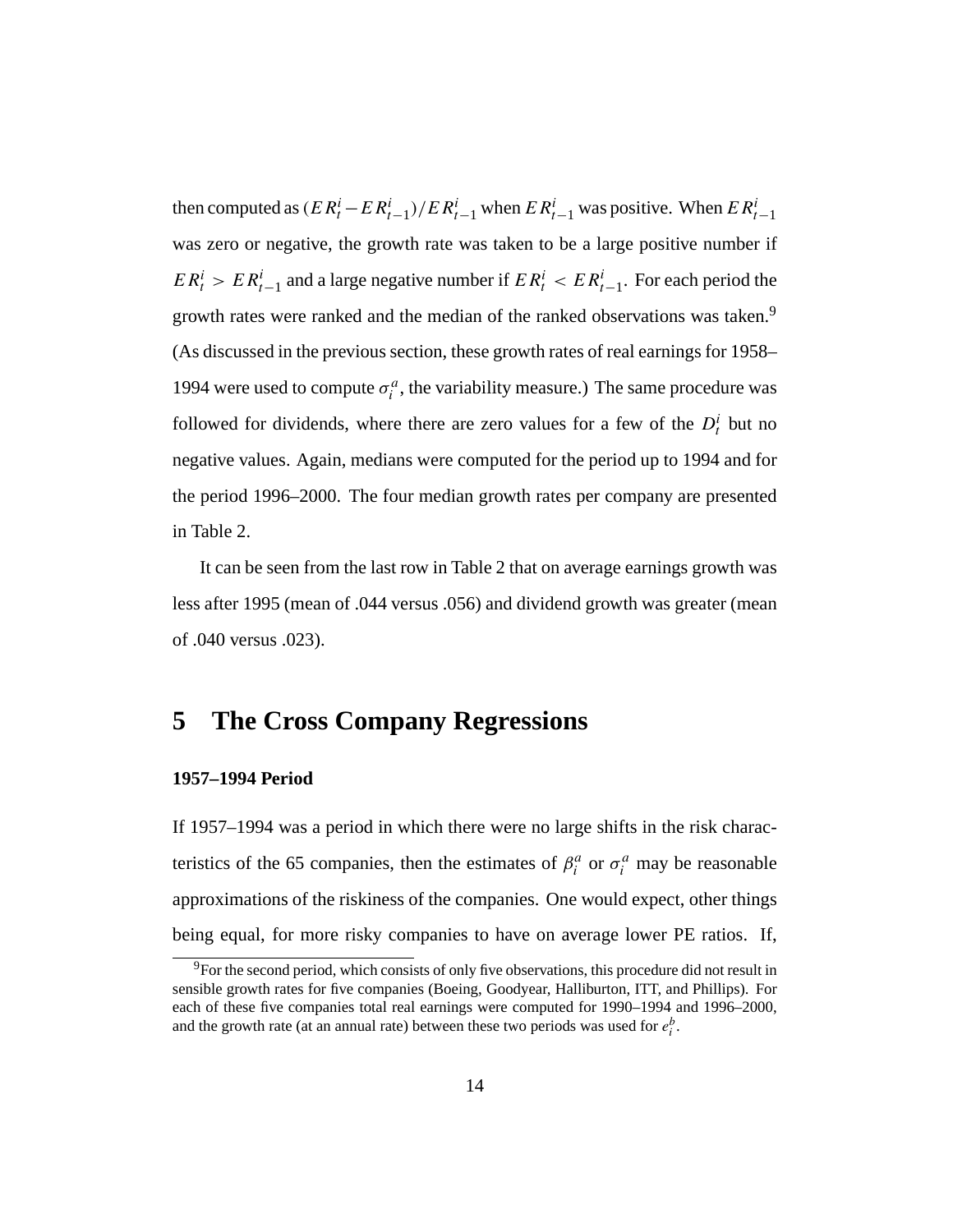therefore, either  $\beta_i^a$  or  $\sigma_i^a$  is a good measure of risk, it should have a negative effect on  $PE_i^a$ . One would also expect companies with higher average growth rates of earnings and dividends to have higher average PE ratios, so that  $e_i^a$  and  $d_i^a$  should have positive effects on  $PE_i^a$ .

Using the data in Table 2, log  $PE_i^a$  was regressed on a constant,  $\beta_i^a$ ,  $e_i^a$ , and  $d_i^a$  for the 65 company observations. This regression is equation (1) in Table 3. The coefficient estimate for  $\beta_i^a$  is negative, as expected, and it has a t-statistic of −1.99, which is significant at the 5 percent level for a one-tailed test. The coefficient estimates for the two growth rates are positive, as expected, although the estimate for earnings growth only has a t-statistic of 1.46. The significance of  $\beta_i^a$  thus provides further support for the CAPM model for this set of companies. The results provide some evidence that the estimates of  $\beta$  are picking up risk differences across companies. If the estimates were not, they should not have a negative effect on the average PE ratios.

Regarding the other possible measure of risk,  $\sigma_i^a$ , log  $PE_i^a$  was regressed on a constant,  $\sigma_i^a$ ,  $e_i^a$ , and  $d_i^a$  for the 65 company observations. This regression is equation (2) in Table 3. The coefficient estimate for  $\sigma_i^a$  is of the expected negative sign, but it only has a t-statistic of  $-1.01$ . From this regression there is not much support for  $\sigma_i^a$  being a good measure of risk.

### **1996–2000 Period**

Equation (1) in Table 3 can be used to predict what the average PE ratio of a company should be in the 1996–2000 period if there were no structural breaks. Let  $\hat{v}_i^{a_1}$  be the estimated error in equation (1) for company *i*. This error captures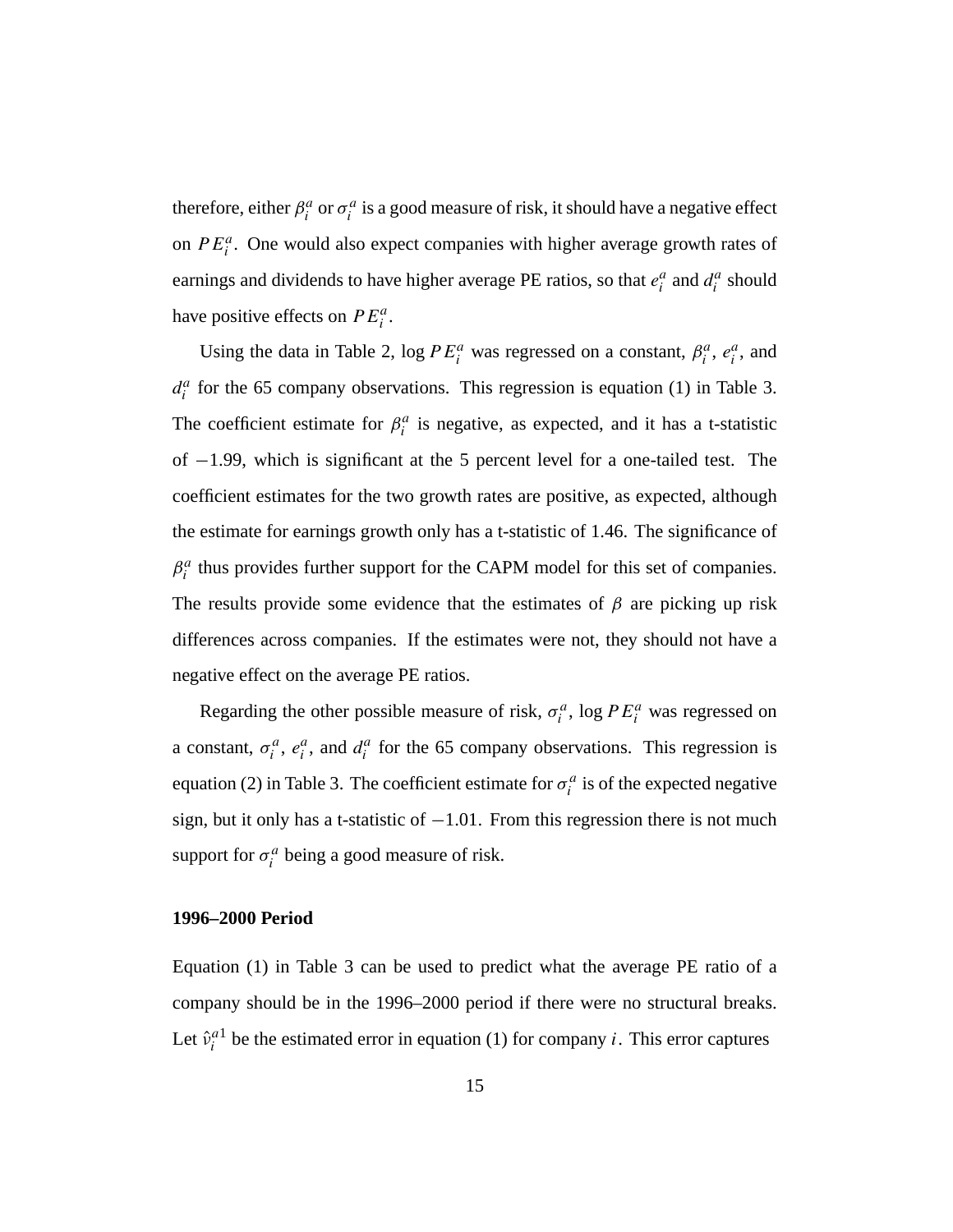| Table 3                                                                                  |                                                                  |                                       |                         |                             |                            |      |      |  |  |  |  |
|------------------------------------------------------------------------------------------|------------------------------------------------------------------|---------------------------------------|-------------------------|-----------------------------|----------------------------|------|------|--|--|--|--|
| <b>Regressions Across Companies</b>                                                      |                                                                  |                                       |                         |                             |                            |      |      |  |  |  |  |
| Dependent Variable is $\log PE_i^a$                                                      |                                                                  |                                       |                         |                             |                            |      |      |  |  |  |  |
|                                                                                          | <b>Explanatory Variables</b>                                     |                                       |                         |                             |                            |      |      |  |  |  |  |
| Eq.                                                                                      | $\sigma_i^a$<br><b>SE</b><br>$\beta_i^a$ $e_i^a$ $d_i^a$<br>cnst |                                       |                         |                             |                            |      |      |  |  |  |  |
| (1)                                                                                      | 2.74                                                             |                                       | $-.218$ $.839$ $.2.802$ |                             |                            | .229 | .232 |  |  |  |  |
|                                                                                          |                                                                  | $(22.79)$ $(-1.99)$ $(1.46)$ $(3.33)$ |                         |                             |                            |      |      |  |  |  |  |
| (2)                                                                                      | 2.56                                                             |                                       |                         |                             | .805 2.254 -.073 .234 .195 |      |      |  |  |  |  |
|                                                                                          | (41.44)                                                          |                                       |                         | $(1.36)$ $(2.26)$ $(-1.01)$ |                            |      |      |  |  |  |  |
|                                                                                          |                                                                  |                                       |                         |                             |                            |      |      |  |  |  |  |
| (3) $\log P E_i^{b_1} = 2.74 - .218\beta_i^a + .839e_i^b + 2.802d_i^b + \hat{v}_i^{a_1}$ |                                                                  |                                       |                         |                             |                            |      |      |  |  |  |  |
| (4) $\log P E_i^{b2} = 2.56 - .073\sigma_i^a + .805e_i^b + 2.254d_i^b + \hat{v}_i^{a2}$  |                                                                  |                                       |                         |                             |                            |      |      |  |  |  |  |
|                                                                                          |                                                                  |                                       |                         |                             |                            |      |      |  |  |  |  |
|                                                                                          |                                                                  |                                       |                         |                             |                            |      |      |  |  |  |  |

#### **Notes:**

t-statistics are in parentheses. # obs.  $= 65$ .  $\hat{v}_i^{a_1}$  = estimated error in equation (1) for company *i*.  $\hat{v}_i^{a2}$  = estimated error in equation (2) for company *i*. See Table 2 for the other notation.

all the effects on a company's average PE ratio that are not picked up by its  $\beta$ , growth rate of earnings, and growth rate of dividends. If it is assumed for each company that  $\beta_i^a$  and  $\hat{v}_i^{a_1}$  have not changed (no structural breaks in this sense), but that perceived earnings growth and dividend growth have changed (from  $e_i^a$  to  $e_i^b$ and from  $d_i^a$  to  $d_i^b$ ), then the prediction of the average PE ratio for 1996–2000 is as listed in equation (3) in Table 3. This calculation uses the coefficients estimated for the 1958–1994 period, but the 1996–2000 values of earnings growth and dividend growth.

The predictions of  $PE_i^b$  from equation (3) are presented in Table 2, where  $\widehat{PE}_i^{b1} = \exp(\log P E_i^{b1})$ . It is clear from Table 2 that these predictions, which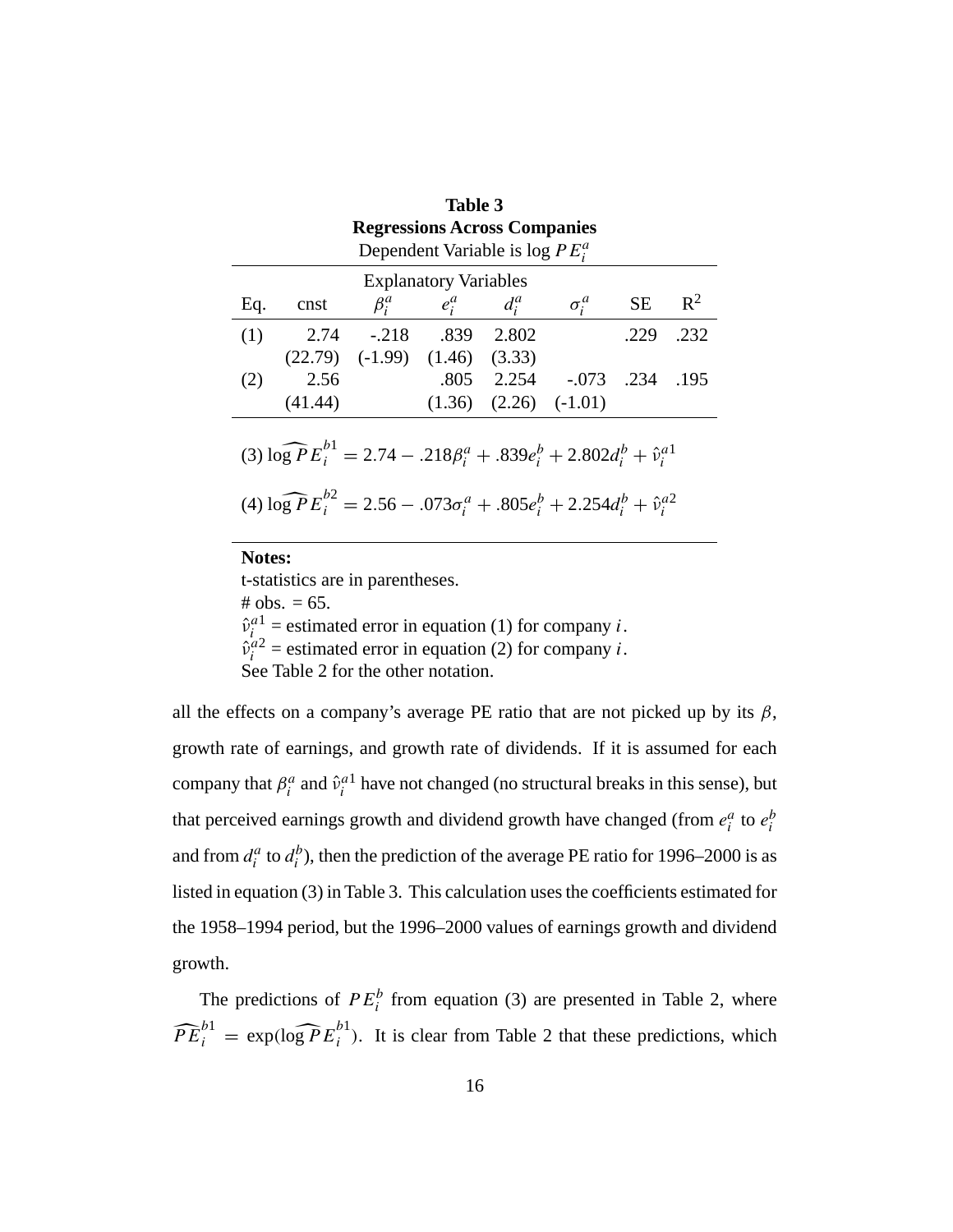are the predicted average PE ratios for 1996–2000, are close to the actual average PE ratios for 1957–1994. Because  $\beta_i^a$  and  $\hat{v}_i^{a_1}$  are used in equation (3), the only reason log  $PE_i^a$  and log  $\widehat{PE}_i^{b1}$  differ for a given company is because the growth rates of earnings and dividends differ between the two periods. The net effect of these differences is in general not large, i.e.,  $\log PE_i^a$  and  $\widehat{\log PE}_i^{b1}$  are in general close.

Note that the  $\beta$ s have not been reestimated for the predictions:  $\beta_i^a$  is used in equation (3). It would not have been practical to reestimate the  $\beta$ s because five observations per company is not enough to get trustworthy estimates. More to the point, however, as discussed above, the analysis in this paper is based on the assumption that the risk characteristics of the companies have not changed, i.e., that a company's  $β$  has not changed.

Equation (2) in Table 3 can also be used to predict what the average PE ratio of a company should be in the 1996–2000 period if there were no structural breaks. This is done in equation (4), where  $\hat{v}_i^{a2}$  is the estimated error in equation (2) for company *i*. This prediction, of course, uses as the measure of risk  $\sigma_i^a$  instead of  $\beta_i^a$ . The predictions of  $PE_i^b$  from equation (4) are also presented in Table 2, where it is again clear that these predictions are close to the actual average PE ratios for 1957–1994.

The main interest of this paper is to examine the difference between the actual average PE ratio for 1996–2000 ( $PE_i^b$ ) and the predicted average under the assumption of no structural changes  $(\widehat{PE}_{i}^{b1} \text{ or } \widehat{PE}_{i}^{b2})$ . Table 2 shows that on average this difference is large and positive. Now, if the increase in the average PE ratios is due to a fall in investors' risk aversion, more risky companies should have had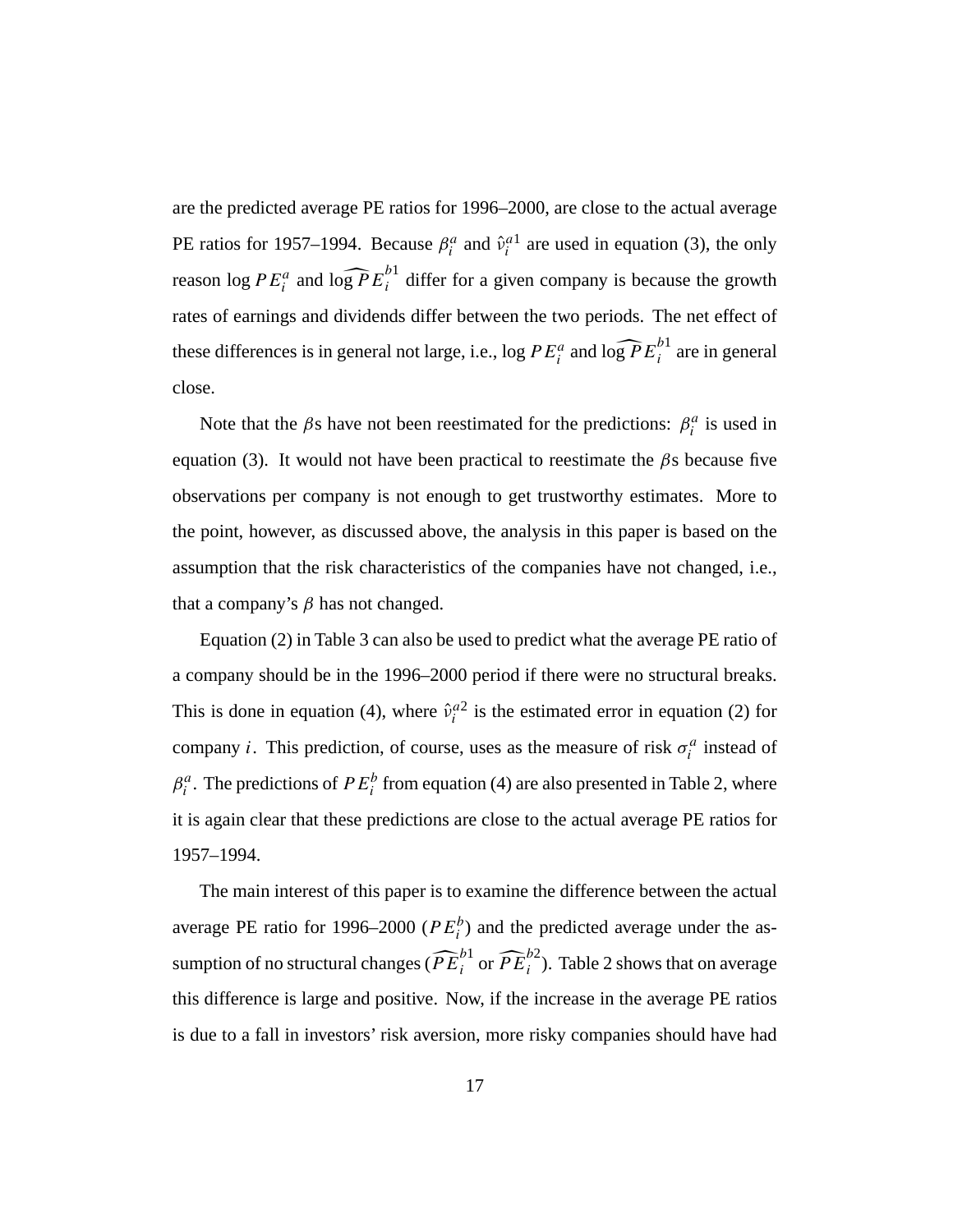larger increases. (See the appendix for a proof of this for a particular model.)

The tests are presented in Table 4. Row 1 is a regression of log  $PE_i^b - \log PE_i^{b1}$ on a constant and  $\beta_i^a$ . If there has been a decrease in risk aversion, the coefficient estimate of  $\beta_i^a$  should be positive and significant. The estimate is positive but not significant, with a t-statistic of 1.18. There is thus little evidence that high  $\beta$ companies had on average more of a non predicted increase in their PE ratios than did low  $β$  companies.

The regression in row 1 in Table 4 uses the predictions of log  $PE_i^b$  from equation (3) in Table 3. Any misspecification in equation (3) will affect the results in row 1 in Table 4. A simpler test, which does not depend on equation (3), is to regress the actual log change in the average PE ratios,  $\log PE_i^b - \log PE_i^a$ , on a constant and  $\beta_i^a$ . From the perspective of equation (3), the assumption is being made that  $e_i^b = e_i^a$  and  $d_i^b = d_i^a$ . In other words, the assumption is that the perceived growth rates of earnings and dividends have not changed from 1957–1994 to 1996–2000 (as well as  $\beta_i^a$  and  $\hat{v}_i^{a_1}$  not changing). This regression is in row 2 in Table 4, where the coefficient estimate for  $\beta_i^a$  is still not significant. The main conclusion is thus not sensitive to whether or not the predictions from equation (3) are used.

The above analysis can be repeated with  $\sigma_i^a$  in place of  $\beta_i^a$  and  $\log P E_i^{b2}$  in place of  $\widehat{\log P} E^{b1}_i$ . This is done in rows 3 and 4 of Table 4. The coefficient estimate of  $\sigma_i^a$  in both rows is negative and significant. These results say that if we take  $\sigma_i^a$ as measuring risk, the least risky companies have had the largest increase in their PE ratios. This, of course, is opposite to what would be the case if risk aversion has fallen. It is unclear, however, how much weight should be put on this result given that  $\sigma_i^a$  is not significant in equation (2) in Table 3, but at the least there is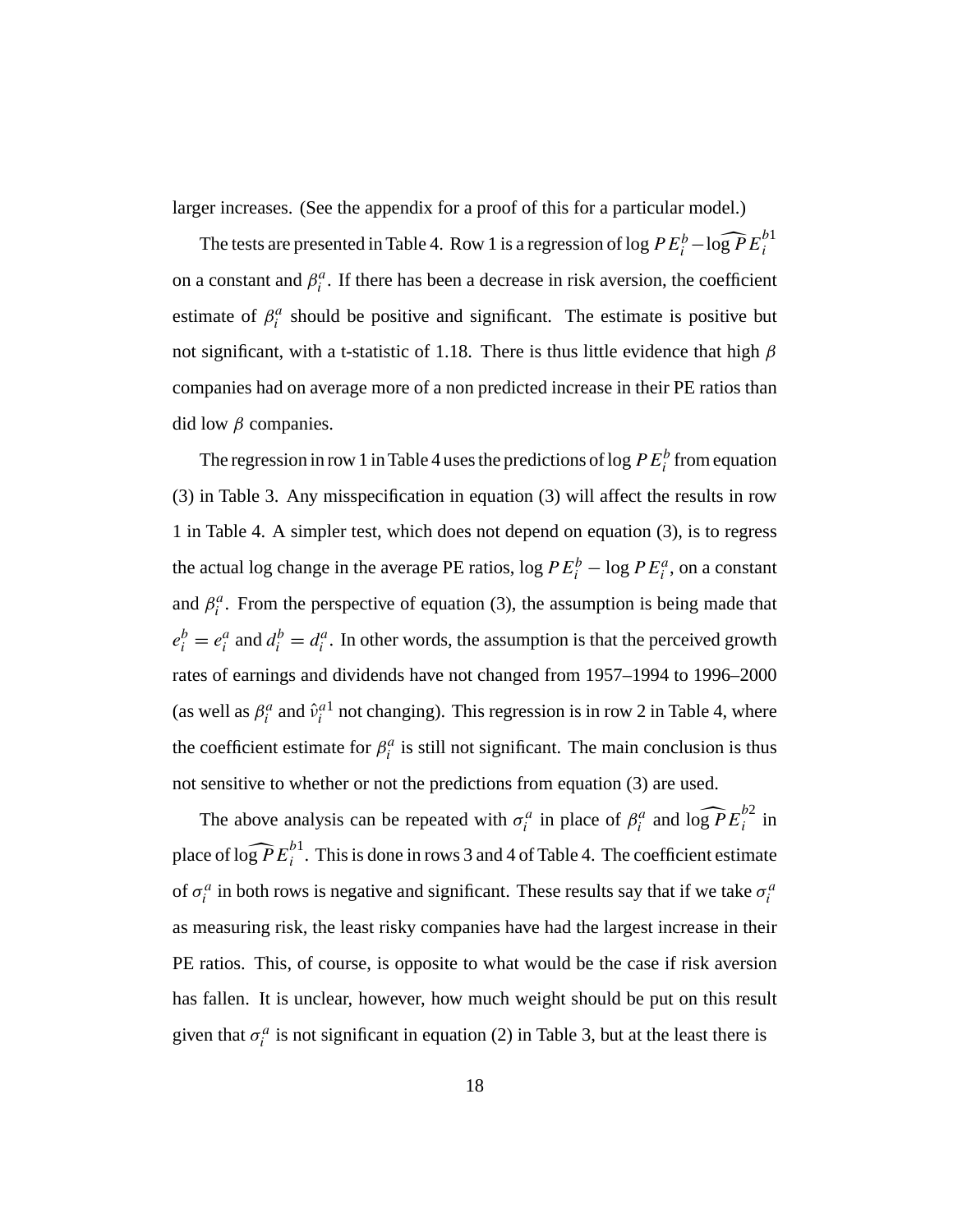|                                     | Table 4                                                                                             |        |                   |           |            |       |  |  |  |  |  |
|-------------------------------------|-----------------------------------------------------------------------------------------------------|--------|-------------------|-----------|------------|-------|--|--|--|--|--|
| <b>Regressions Across Companies</b> |                                                                                                     |        |                   |           |            |       |  |  |  |  |  |
|                                     | Dependent<br><b>Explanatory Variables</b><br><b>SE</b><br>Variable<br>cnst $\beta_i^a$ $\sigma_i^a$ |        |                   |           |            |       |  |  |  |  |  |
|                                     |                                                                                                     |        |                   |           |            | $R^2$ |  |  |  |  |  |
|                                     | 1 $\log PE_i^b - \log PE_i^{b1}$                                                                    |        | .081 .219         |           | .392       | .022  |  |  |  |  |  |
|                                     |                                                                                                     |        | $(0.40)$ $(1.18)$ |           |            |       |  |  |  |  |  |
|                                     | 2 $\log PE_i^b - \log PE_i^a$                                                                       | .285   | .063              |           | .304       | .003  |  |  |  |  |  |
|                                     |                                                                                                     | (1.82) | (0.44)            |           |            |       |  |  |  |  |  |
|                                     | 3 $\log PE_i^b - \log PE_i^{b2}$                                                                    | .465   |                   | $-293$    | .352. .134 |       |  |  |  |  |  |
|                                     |                                                                                                     | (7.34) |                   | $(-3.12)$ |            |       |  |  |  |  |  |
|                                     | 4 $\log PE_i^b - \log PE_i^a$                                                                       | .461   |                   | $-222$    | .285       | .119  |  |  |  |  |  |
|                                     |                                                                                                     | (8.97) |                   | $(-2.92)$ |            |       |  |  |  |  |  |

### **Notes:**

t-statistics are in parentheses. # obs.  $= 65$ .

See Table 3 for the computation of  $\log P E_i^{b1}$  and  $\log P E_i^{b2}$ . See Table 2 for the other notation.

no support for the hypothesis that risk aversion has fallen.

## **6 Conclusion**

A remarkable feature of the data for the 65 companies is on average the large increase in the median PE ratio from 1957–1994 to 1996–2000. This increase is not explained by higher earnings or dividend growth in 1996–2000, since the predicted PE ratios from equations (3) and (4) in Table 3 are much lower on average than the actual ratios. (Earnings growth was in fact on average lower in 1996–2000 than earlier, although dividend growth was higher.)

The main point of this paper is to show that larger increases in PE ratios did not occur for the more risky companies. This is contrary to what one would expect if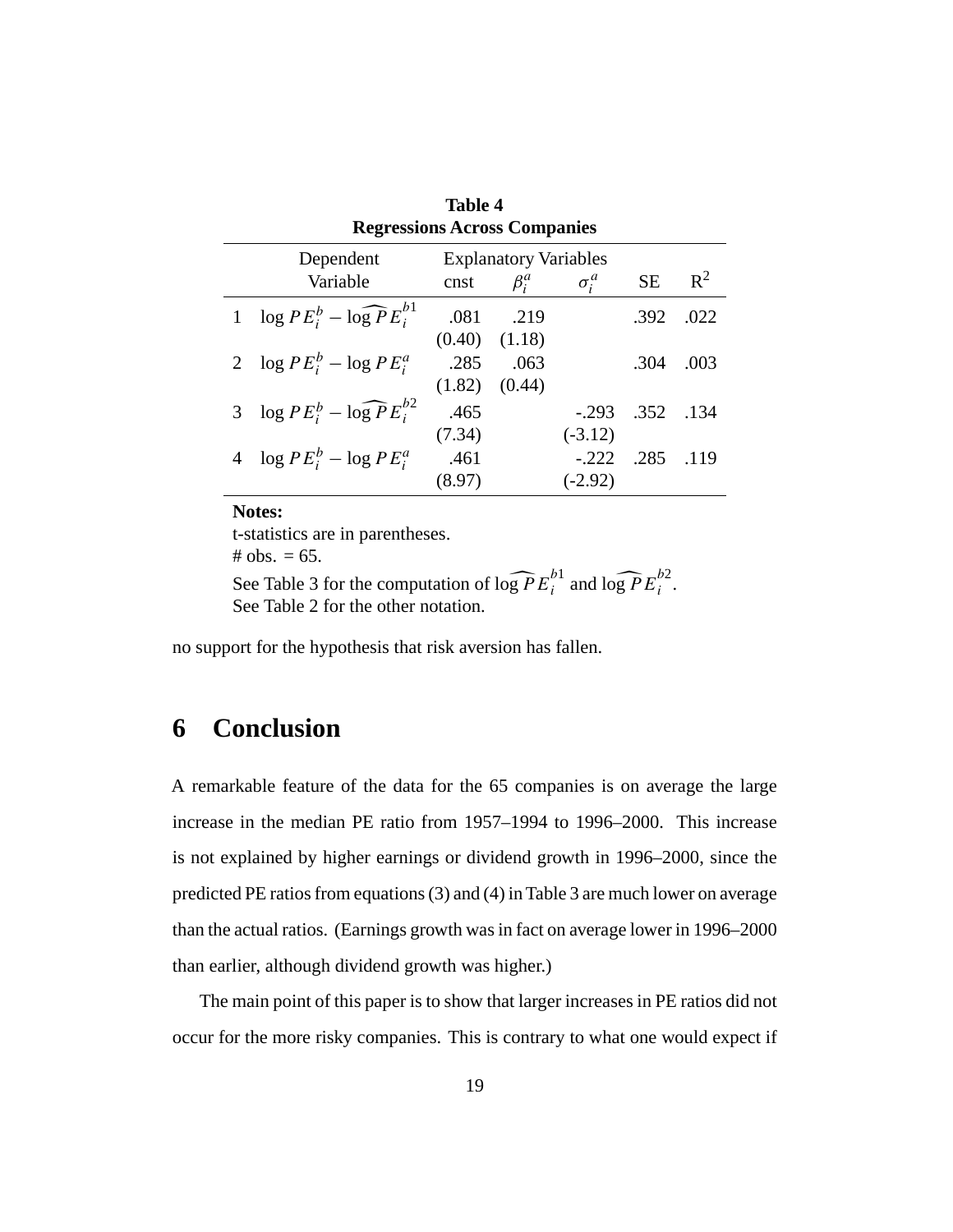there were a fall in the degree of risk aversion of the average investor after 1995. Some other explanation is needed for the large average PE increases.

The results in this paper may have implications for the future growth of stock prices. Since the degree of risk aversion does not appear to have fallen, the reason for the large PE increases may be due to something less fundamental and permanent. If, for example, they have been due to unrealistically large expectations of future earnings or dividends, the PE increases are less likely to last than if they have been due to a fall in risk aversion.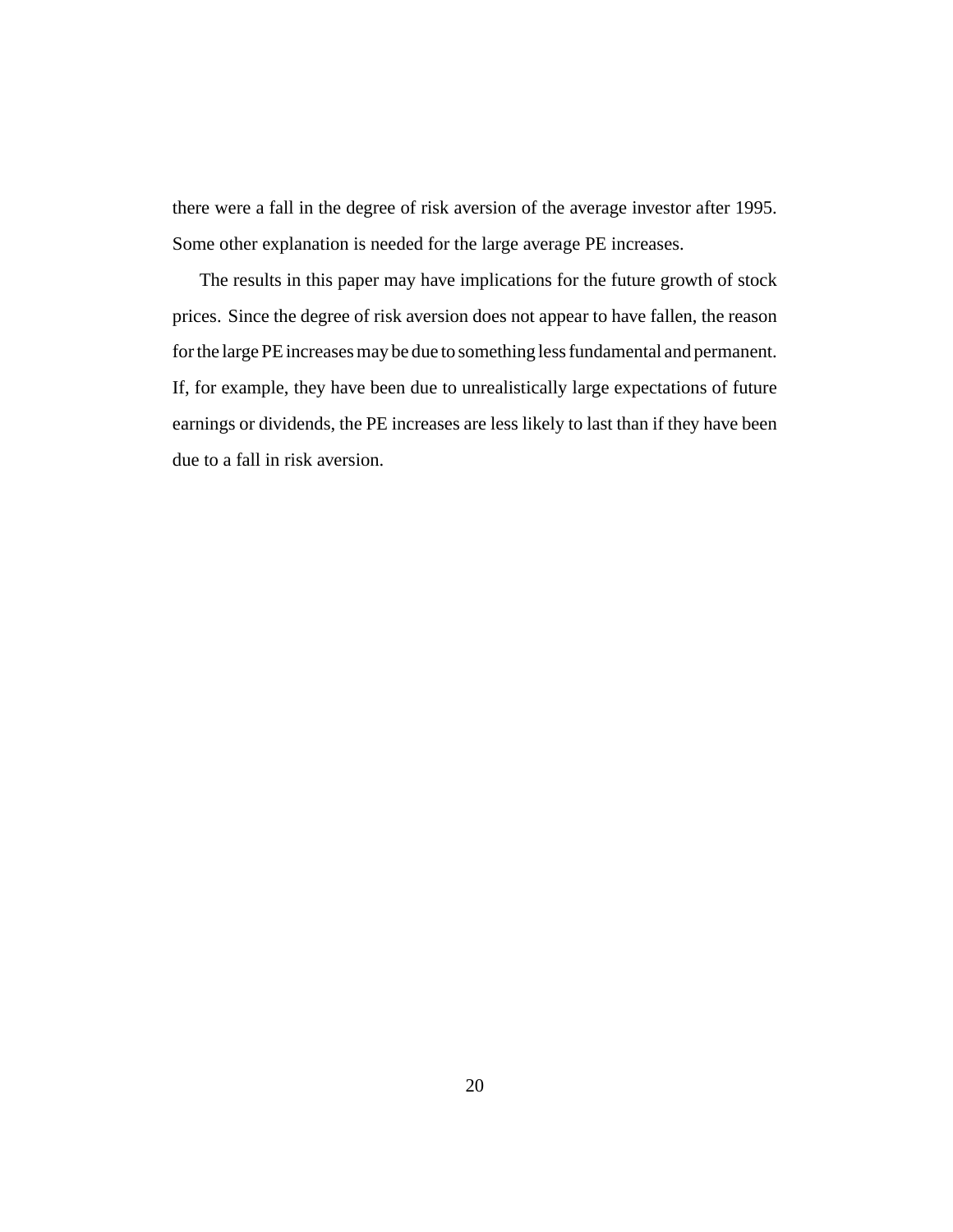## **Appendix**

Consider a particular company. Let  $P =$  price per share,  $E =$  earnings per share, D = dividends per share, g = the growth rate of dividends, r = the risk free rate,  $\gamma$  = the coefficient of risk aversion,  $\beta$  = the risk of the company, and  $\sigma^2$  = the variance of consumption changes.  $\gamma$ ,  $\beta$ , and  $\sigma^2$  are non negative; a decrease in  $\gamma$  is a fall in risk aversion; and a decrease in  $\beta$  is a fall in the risk of the company. Following Cochrane (2001), p. 19, the expected return on the company's stock is  $r + \beta \gamma \sigma^2$ . It is assumed that  $r - g > 0$  and thus that  $r + \beta \gamma \sigma^2 - g > 0$  since  $\beta$ ,  $\gamma$ , and  $\sigma^2$ are non negative. If  $r$  is not greater than  $g$ , then the PE ratio below is not defined for all values of  $\beta \gamma \sigma^2$ . Using the Gordon model, the PE ratio is

$$
\frac{P}{E} = \frac{D}{E} \left( \frac{1}{r + \beta \gamma \sigma^2 - g} \right)
$$
 (1)

or in log form

$$
\log\frac{P}{E} = \log\frac{D}{E} - \log(r + \beta\gamma\sigma^2 - g)
$$
 (2)

Taking the derivative of equation (11) with respect to  $-\gamma$  yields

$$
z = \frac{\partial \log(P/E)}{-\partial \gamma} = \frac{\beta \sigma^2}{r + \beta \gamma \sigma^2 - g} > 0
$$
 (3)

The derivative of z with respect to  $\beta$  is

$$
\frac{\partial z}{\partial \beta} = \frac{\sigma^2 (r - g)}{(r + \beta \gamma \sigma^2 - g)^2} > 0
$$
\n(4)

Thus when  $\gamma$  falls, the increase in log( $P/E$ ) is larger the larger is  $\beta$ .